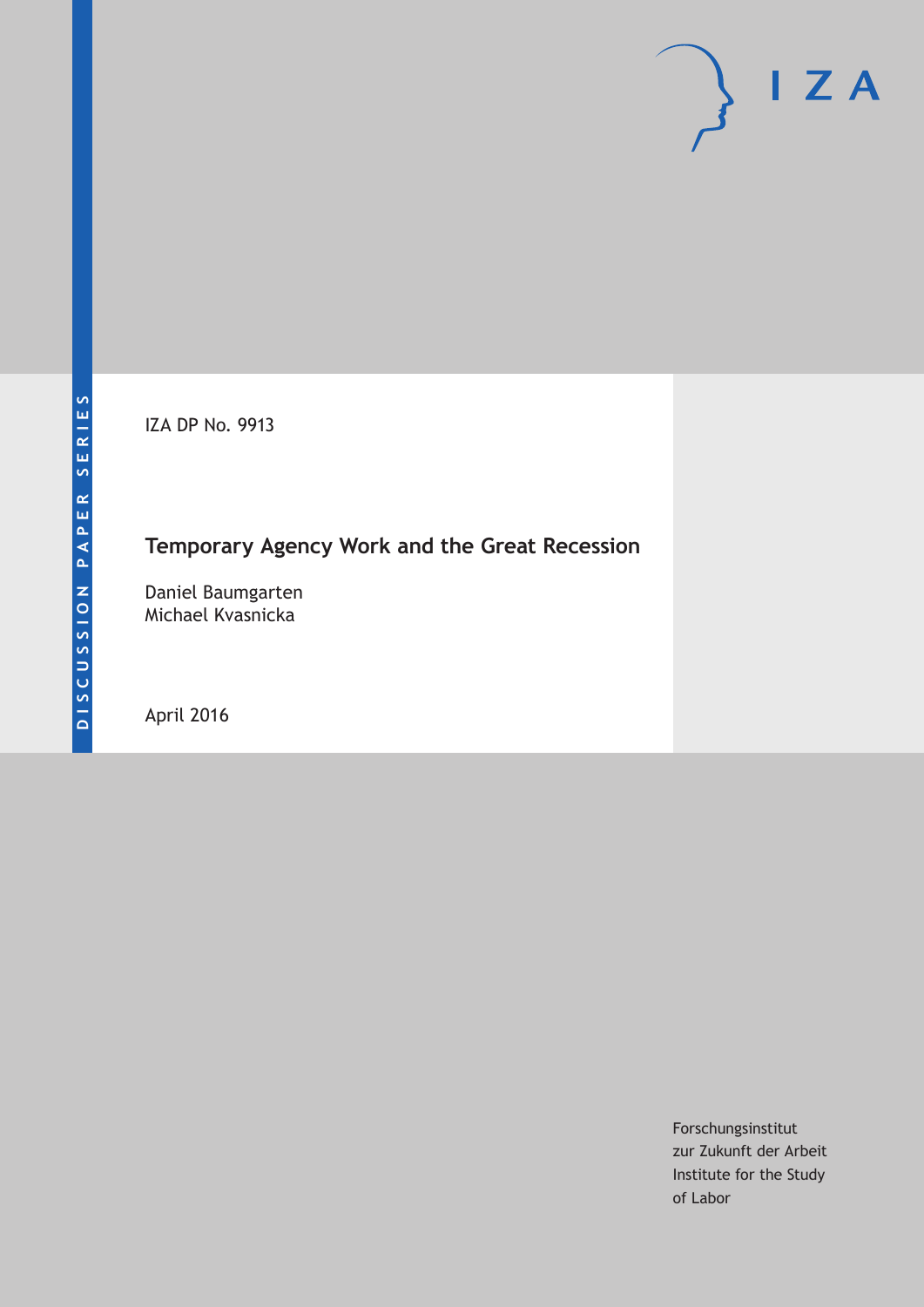# **Temporary Agency Work and the Great Recession**

## **Daniel Baumgarten**

*LMU Munich and RWI* 

### **Michael Kvasnicka**

*Otto-von-Guericke-University Magdeburg, RWI and IZA* 

### Discussion Paper No. 9913 April 2016

IZA

P.O. Box 7240 53072 Bonn Germany

Phone: +49-228-3894-0 Fax: +49-228-3894-180 E-mail: iza@iza.org

Any opinions expressed here are those of the author(s) and not those of IZA. Research published in this series may include views on policy, but the institute itself takes no institutional policy positions. The IZA research network is committed to the IZA Guiding Principles of Research Integrity.

The Institute for the Study of Labor (IZA) in Bonn is a local and virtual international research center and a place of communication between science, politics and business. IZA is an independent nonprofit organization supported by Deutsche Post Foundation. The center is associated with the University of Bonn and offers a stimulating research environment through its international network, workshops and conferences, data service, project support, research visits and doctoral program. IZA engages in (i) original and internationally competitive research in all fields of labor economics, (ii) development of policy concepts, and (iii) dissemination of research results and concepts to the interested public.

IZA Discussion Papers often represent preliminary work and are circulated to encourage discussion. Citation of such a paper should account for its provisional character. A revised version may be available directly from the author.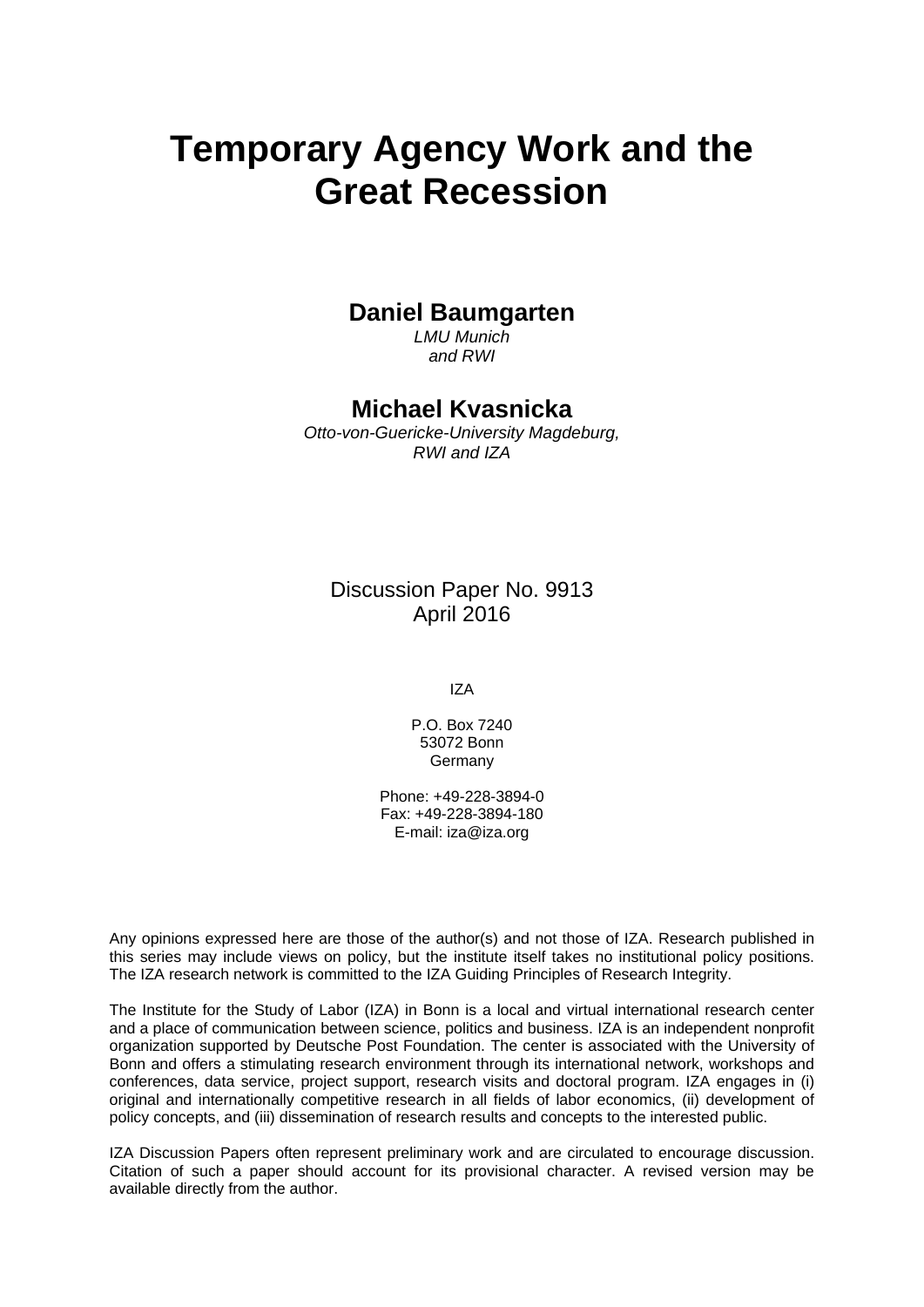IZA Discussion Paper No. 9913 April 2016

# **ABSTRACT**

# **Temporary Agency Work and the Great Recession**

We investigate with German data how the use of temporary agency work has helped establishments to manage the economic and financial crisis in 2008/09. We examine the (regular) workforce development, use of short-time work, and business performance of establishments that made differential use of temporary agency work prior to the crisis. Overall, our results suggest that establishments with a greater use of temporary agency work coped better with the sharp decline in demand and made less frequent use of governmentsponsored short-time work schemes.

JEL Classification: E32, J23, L23, J68

Keywords: labour demand, employment adjustment, economic crisis, short-time work, temporary agency work, establishment data

Corresponding author:

Daniel Baumgarten Department of Economics LMU Munich Ludwigstr. 28 VG/III 80539 Munich Germany E-mail: daniel.baumgarten@econ.lmu.de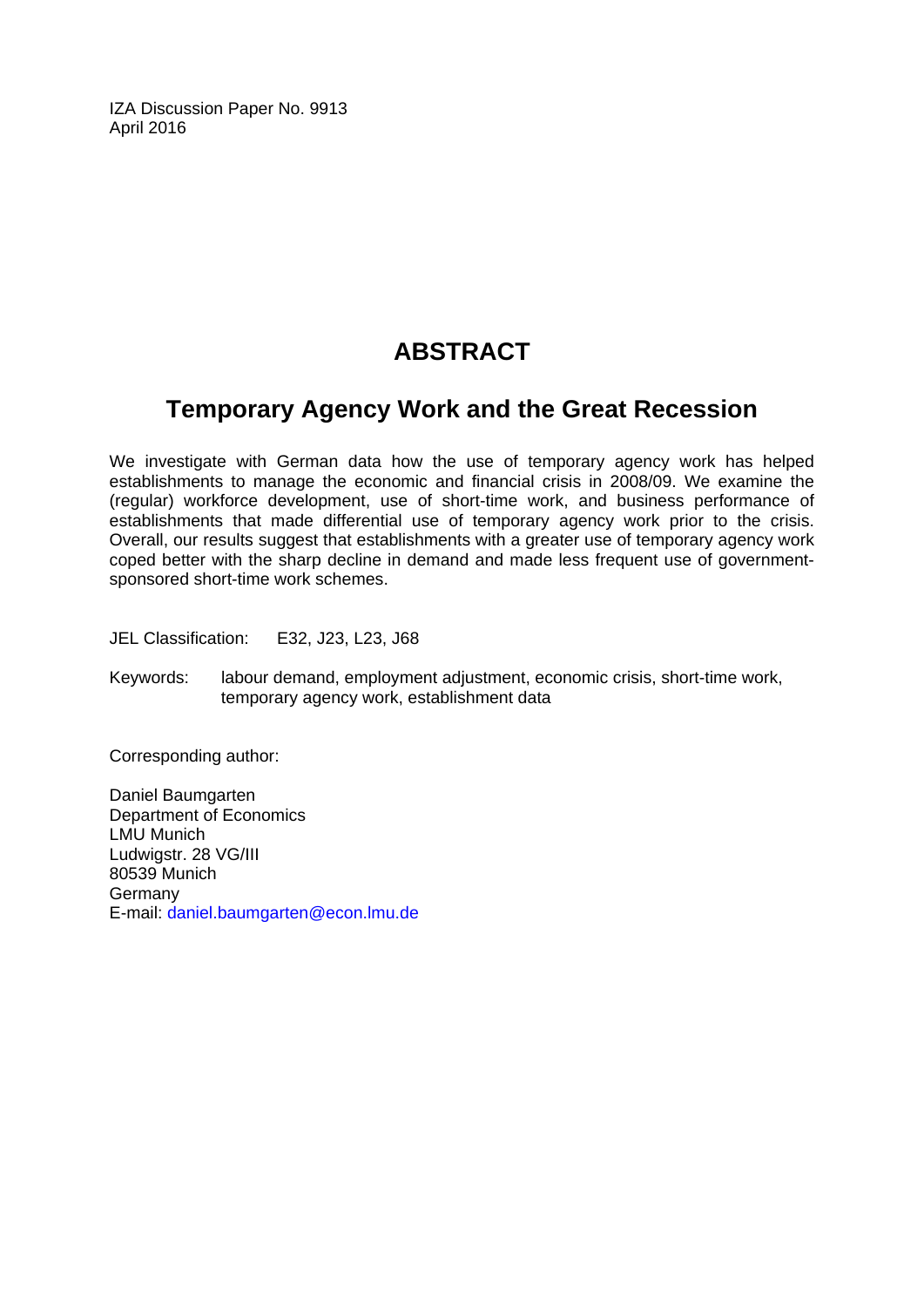#### 1 Introduction

The performance of the German labour market during the economic and financial crisis 2008–09 ("Great Recession") has spurred a lot of interest from academics and policy makers. Total employment in Germany remained almost constant, although output declined even more heavily than in the USA. This remarkable resilience of the German labour market has been linked to differences in the way that German establishments responded to the crisis. Rather than laying off workers on a large scale, German establishments adjusted their labour input primarily at the intensive margin, by reducing overtime, by using working time accounts, and by taking recourse to government-sponsored short-time work schemes  $(STW).<sup>1</sup>$  $(STW).<sup>1</sup>$  $(STW).<sup>1</sup>$ 

However, there was also one source of external adjustment that German establishments have used heavily: temporary agency work (TAW). The number of temporary agency workers in Germany declined by almost 200, 000 between the second quarter of 2008 and the second quarter of 2009 – a larger absolute decline than the fall in total employment in Germany during the economic and financial crisis. The magnitude of this decline is all the more remarkable given that temporary agency work accounts for only about 2% of total employment in Germany. Surprisingly, however, the role of temporary agency work has so far received little attention in studies on the "German labour market miracle". We explore this role in detail, making use of high-quality establishment panel data. In particular, we relate various employment outcomes and measures of establishments' business performance in the years 2009 (main crisis period) and 2010 (early recovery period) to the pre-crisis share of temporary agency workers in establishments' workforces.

Our main findings are the following. Between 2008 and 2009, establishments with a greater pre-crisis use of TAW experienced a larger decline in total employment (regular plus temporary agency employment) and a similar decline in regular employment. But between 2008 and 2010, they showed a (weakly significant) smaller decline in regular employment. Moreover, establishments with a greater pre-crisis use of TAW made less use of government-sponsored short-time work schemes and were less likely to report a financial loss in the main crisis year 2009. Overall, these results suggest that (the reduction of) temporary agency work served as an alternative to short-time work and that establishments with a greater pre-crisis use of TAW coped better with the sharp and unforeseen decline in demand.

Our research relates to two strands in the literature. First, we add to the existing studies on

<span id="page-3-0"></span><sup>&</sup>lt;sup>1</sup>Section [2](#page-4-0) provides background information on the economic and financial crisis in Germany and reviews the terms and use of government-sponsored short-time work schemes by German establishments.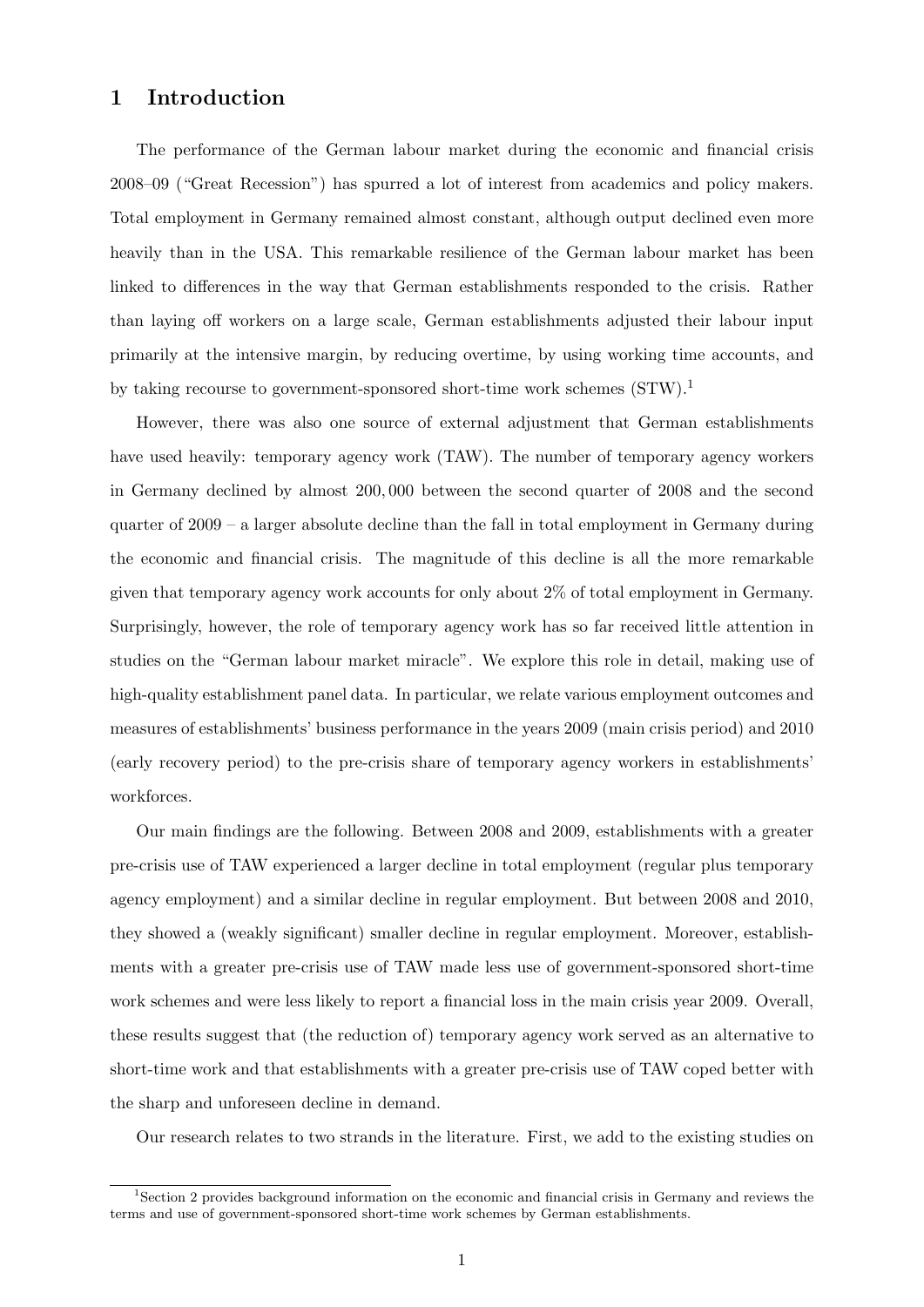the German labour market performance in the Great Recession [\(Bellmann et al., 2015;](#page-24-0) [Burda](#page-24-1) [and Hunt, 2011;](#page-24-1) [Boeri and Bruecker, 2011;](#page-24-2) [Bohachova et al., 2011;](#page-24-3) Möller, [2](#page-4-1)010)).<sup>2</sup> These studies, however, do not focus on the role of temporary agency employment as a potentially stabilizing factor.

Second, we address the more general question whether temporary agency employment is able to stabilize regular employment. In general, this question is notoriously difficult to answer as establishments choose all labour inputs jointly, taking business expectations into account. The 2008/2009 economic and financial crisis, however, provides an attractive setting for identification as the drop in demand faced by the establishments was not only exceptionally large, but also unanticipated and fast.[3](#page-4-2)

The remainder of the paper is structured as follows. The next section provides some background on the German (labour market) experience during the Great Recession. Section [3](#page-7-0) describes the data and Section [4](#page-9-0) the empirical strategy we employ in the analysis. Section [5](#page-11-0) presents our main results. Section [6](#page-16-0) discusses various robustness checks we conducted. Finally, Section [7](#page-20-0) summarizes our main findings and concludes.

### <span id="page-4-0"></span>2 The Great Recession in Germany

The performance of the German labour market in the Great Recession has already been studied in a number of papers.[4](#page-4-3) We therefore review only briefly some key characteristics which serve as a starting point for our subsequent empirical analysis.

These key characteristics are illustrated in Figure [1.](#page-5-0) The dotted line (GDP) shows that Germany experienced a pronounced decline in output during the Great Recession. Between the first quarter of 2008 (peak) and the first quarter of 2009 (trough), real GDP declined by 6.8% (seasonally adjusted data), a fall in GDP that is larger than the one suffered in the US [\(Burda](#page-24-1) [and Hunt, 2011\)](#page-24-1). However, the nature of the recession differed considerably between both countries. In the US, the main driver of the recession was domestic demand, which plummeted as a consequence of the bursting of the housing bubble. In Germany, in contrast, the recession

<span id="page-4-2"></span><span id="page-4-1"></span> $2^2$ For a cross-country overview, see, e.g., [OECD](#page-24-5) [\(2009,](#page-24-5) [2010\)](#page-24-6).

 ${}^{3}$ In this strand of the literature, a recent and closely related study is by [Hirsch](#page-24-7) [\(2016\)](#page-24-7), who uses German linked employer-employee data to analyse the relationship between an establishment's use of temporary agency work and regular workers' job stability. He finds that individual job stability is significantly larger at establishments which use temporary agency work than at establishments which do not. In contrast to [Hirsch](#page-24-7) [\(2016\)](#page-24-7), we explicitly focus on the period of the Great Recession which, as we argue, should aid identification as it allows us to reduce concerns about reverse causality and simultaneity bias. In addition, we do not only consider regular workforce stability as an outcome, but also the use of short-time work and business performance.

<span id="page-4-3"></span><sup>&</sup>lt;sup>4</sup>See [Bellmann et al., 2015;](#page-24-0) [Burda and Hunt, 2011;](#page-24-1) [Boeri and Bruecker, 2011;](#page-24-2) [Bohachova et al., 2011;](#page-24-3) Möller, [2010.](#page-24-4)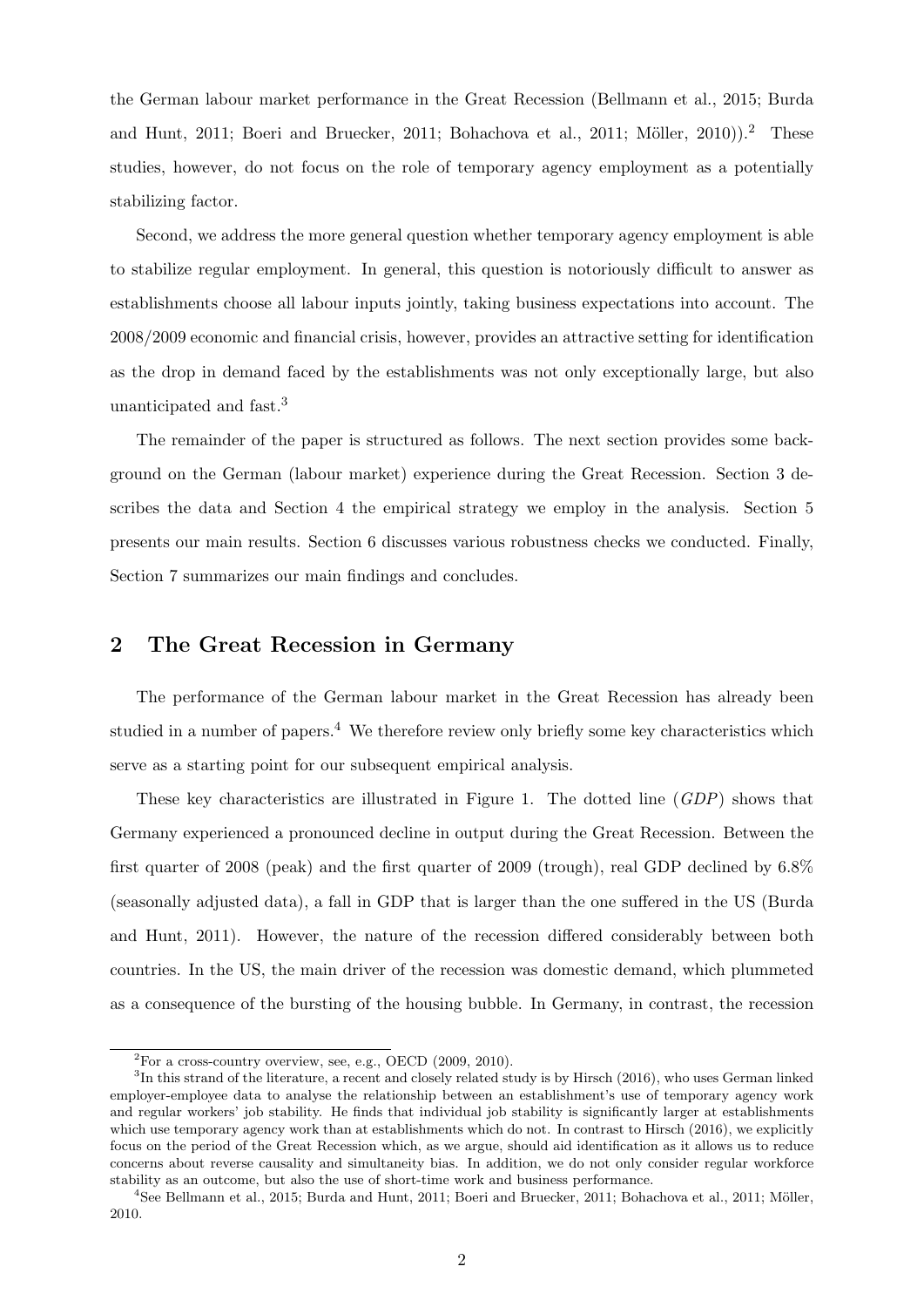was primarily export-led, a consequence of the collapse of world trade.<sup>[5](#page-5-1)</sup> In the aforementioned time interval, 2008Q1 to 2009Q1, German exports declined by 16%. What is more, this decline in exports accounted for more than 100% of the decline in GDP. Although the contribution of the export decline to the fall in GDP was partly offset by a parallel decline in imports, overall only one fourth of the total drop in GDP in Germany can be attributed to a fall in domestic demand.

<span id="page-5-0"></span>



Sources: German Federal Statistical Office and German Federal Employment Office. Note: Data are quarterly and seasonally adjusted.

Despite this enormous decline in output, employment remained almost unchanged in Germany (see solid grey line in Figure [1\)](#page-5-0). This fact has led some to speak of a "German labour market miracle" [\(Burda and Hunt, 2011\)](#page-24-1). However, a closer look at the performance of the German labour market during the Great Recession reveals that such portrayal requires some qualifications. First, the more export-intensive manufacturing sector did in fact experience a sizeable fall in employment – albeit with a certain time lag. Between the third quarter of 2008 (peak) and the first quarter of 2010 (trough), manufacturing employment declined by 5%; and it had yet to return to pre-crisis levels by the end of  $2011<sup>6</sup>$  $2011<sup>6</sup>$  $2011<sup>6</sup>$  Second, the number of temporary agency workers fell sharply and fast. Between the second quarter of 2008 and the second quarter

<span id="page-5-1"></span> $5$ According to the [World Trade Organization](#page-25-0) [\(2010,](#page-25-0) p. 18), this was the "[...] largest decline in world trade in more than 70 years."

<span id="page-5-2"></span><sup>&</sup>lt;sup>6</sup>Although sizeable, this fall in employment is significantly smaller in magnitude than the decline of the manufacturing sector's gross value added (−26% between 2008Q1 and 2009Q1).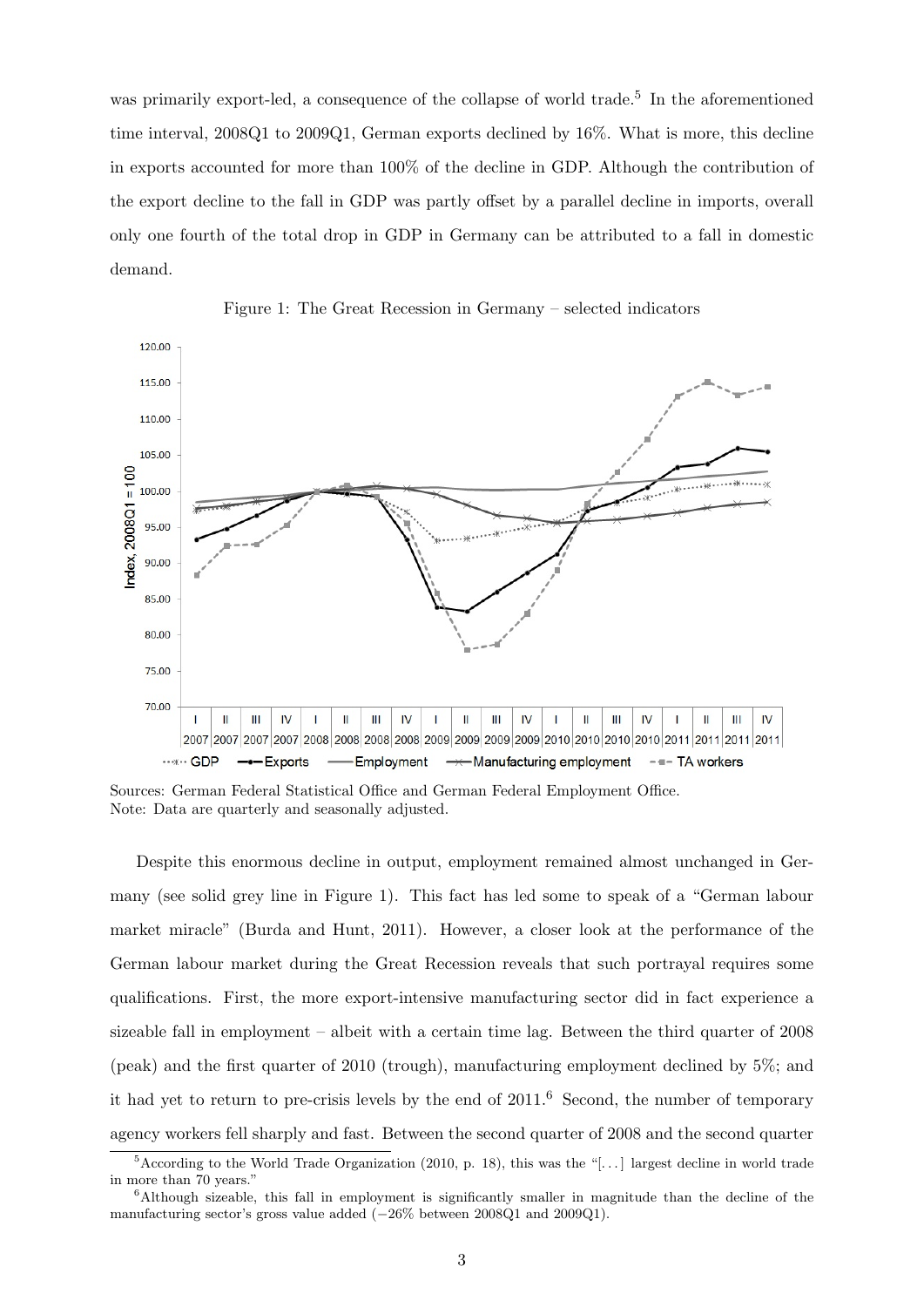of 2009, it declined by 23%. Given the high concentration of temporary agency work in manufacturing, it can be assumed that most of this decline took place in the manufacturing sector. This fall in the number of temporary agency workers was large also in absolute terms (−176, 000). For comparison, total employment only declined between the first and the third quarter of 2009, and by a mere 139, 000; and total manufacturing employment declined by 375, 000 from peak to trough. Thus, even though temporary agency work only accounts for about 2% of total employment in Germany, it was of fundamental importance as an adjustment channel during the Great Recession.[7](#page-6-0)

Surprisingly, however, the relationship between the dramatic decline in the number of temporary agency workers and the stability of (regular) employment has not received much attention. Instead, the most common explanation put forward in the literature for the striking performance of the German labour market during the Great Recession is that firms responded to the crisis by adjusting their labour input internally rather than externally. During the recession, both the number of hours per worker and output per worker-hour declined substantially. The former was facilitated by a reduction of overtime, the use of working-time accounts, and government-sponsored short-time work schemes.<sup>[8](#page-6-1)</sup> The latter reflected "labour hoarding", as firms feared the prospects of later costly and difficult recruitment of (skilled) personnel in the subsequent recovery (Möller, 2010). Of the adjustment mechanisms listed above, short-time work has attracted particular attention. Under these schemes, eligible establishments can temporarily reduce the working hours of (a fraction of) their employees, with the Federal Employment Agency partly making up for the employees' foregone earnings. These schemes therefore help to preserve jobs at firms experiencing temporarily low demand and they greatly alleviate the financial burden of firms and employees that arises from a fall in demand. However, both firms and employees do have to bear some of the costs. For example, employers still have to fully pay wage components such as holiday pay and Christmas bonuses, and during the first six months of the scheme, they also have to cover 50% of the social security contributions of the affected employees. In total, these "residual costs" are estimated at 24–35% of the usual wage costs [\(Bach and Spitzn](#page-24-8)[agel, 2009\)](#page-24-8). Employees, on the other hand, only receive a partial compensation of the foregone earnings.[9](#page-6-2)

<span id="page-6-0"></span><sup>&</sup>lt;sup>7</sup>For a descriptive overview of how using firms adjusted their TAW use during and after the Great Recession in Germany, see Müller [\(2014\)](#page-24-9).

<span id="page-6-1"></span> $8$ Möller [\(2010\)](#page-24-4) estimates that the total reduction in working time was equivalent to that of 1.39 million workers with average working hours, with the reduction in overtime accounting for 285,000, working time accounts for 244,000, and short-time work schemes for 360,000 thereof, respectively. Note that the reduction in the number of temporary agency workers stated above might well be larger in terms of "workers with average working hours" as the fraction of of full-time workers is larger in the temporary agency sector than in the overall economy.

<span id="page-6-2"></span><sup>&</sup>lt;sup>9</sup>The Federal Employment Agency pays  $60\%$  (67% in the presence of children) of the foregone net earnings.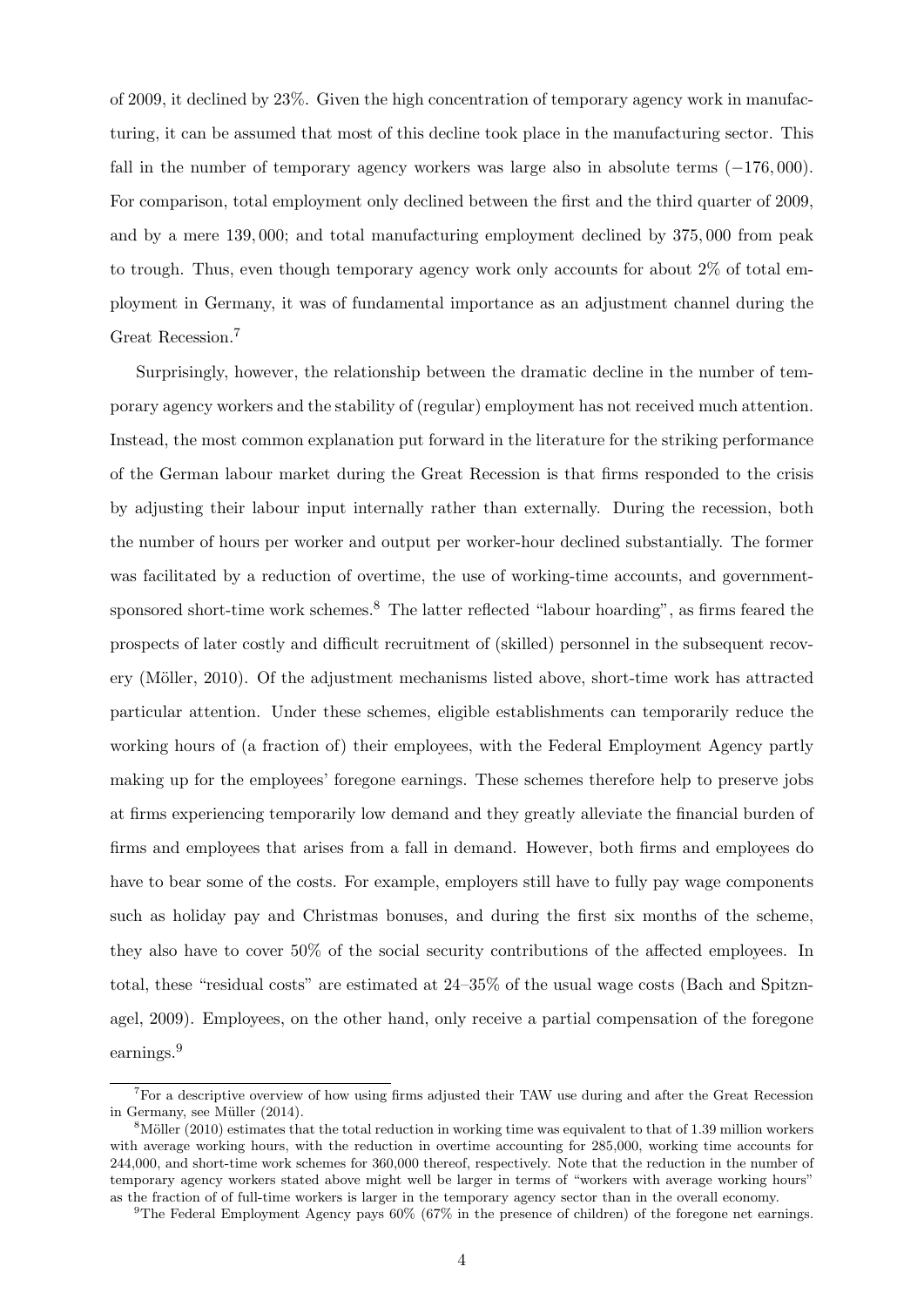### <span id="page-7-0"></span>3 Data

#### 3.1 Establishment data

The data set used for the analysis is the *IAB Establishment Panel*, which is provided by the Institute for Employment Research (IAB).[10](#page-7-1) It is a stratified sample of all establishments which employ at least one worker covered by social security. Strata are defined over regions, industries, and size classes, with larger establishments being oversampled. However, appropriate weights (inverses of individual sampling probabilities) are provided in the data which can be used to make results representative of the population. The IAB Establishment Panel started in 1993 with 4,265 establishments in West Germany. East German establishments were included in the Establishment Panel from 1996 onwards. After taking in several waves of additional establishments, the sample size increased to about 16,000 in 2010. Although participation is voluntary, the response rate of repeatedly interviewed establishments is quite high, amounting to about 80 percent.

The survey is very detailed and covers many different areas. Its main focus, however, is on labour demand. Among others, the survey includes detailed information about the total number of employees, the number of (additional) temporary agency workers, and several other aspects of workforce composition (e.g., by gender, skill, or contract type). These data refer to the 30th of June of a given year. In addition, a number of questions relates to the economic activity of establishments, including, e.g., their industry, their export share in sales, their technology status, and the collective bargaining regime in force. Also, the surveys in 2009 and, in particular, 2010 contain special questions on the economic crisis and its impact on establishments, such as on their use of short-time work schemes.

#### 3.2 Industry-level data and the measure of crisis exposure

To construct a quantitative establishment-level variable of the exposure to the recession, we make use of the fact that the economic crisis in Germany was brought about first and foremost by a decline in exports, as described in Section [2.](#page-4-0) Specifically, we exploit the fact that the decline in foreign demand varied across industries within the manufacturing sector and that the export share in sales varied across establishments within a given industry.

Some collective bargaining agreements, however, stipulated that employers had to top up these payments to guarantee up to 90% of an employee's regular net earnings.

<span id="page-7-1"></span> $10$ The data are confidential but not exclusive. They are available for non-commercial research by visiting the research data centre of the German Federal Employment Agency at the IAB in Nuremberg, Germany. See <http://fdz.iab.de/en.aspx> for further information. Kölling [\(2000\)](#page-24-10) and [Fischer et al.](#page-24-11) [\(2009\)](#page-24-11) provide detailed descriptions of the data set.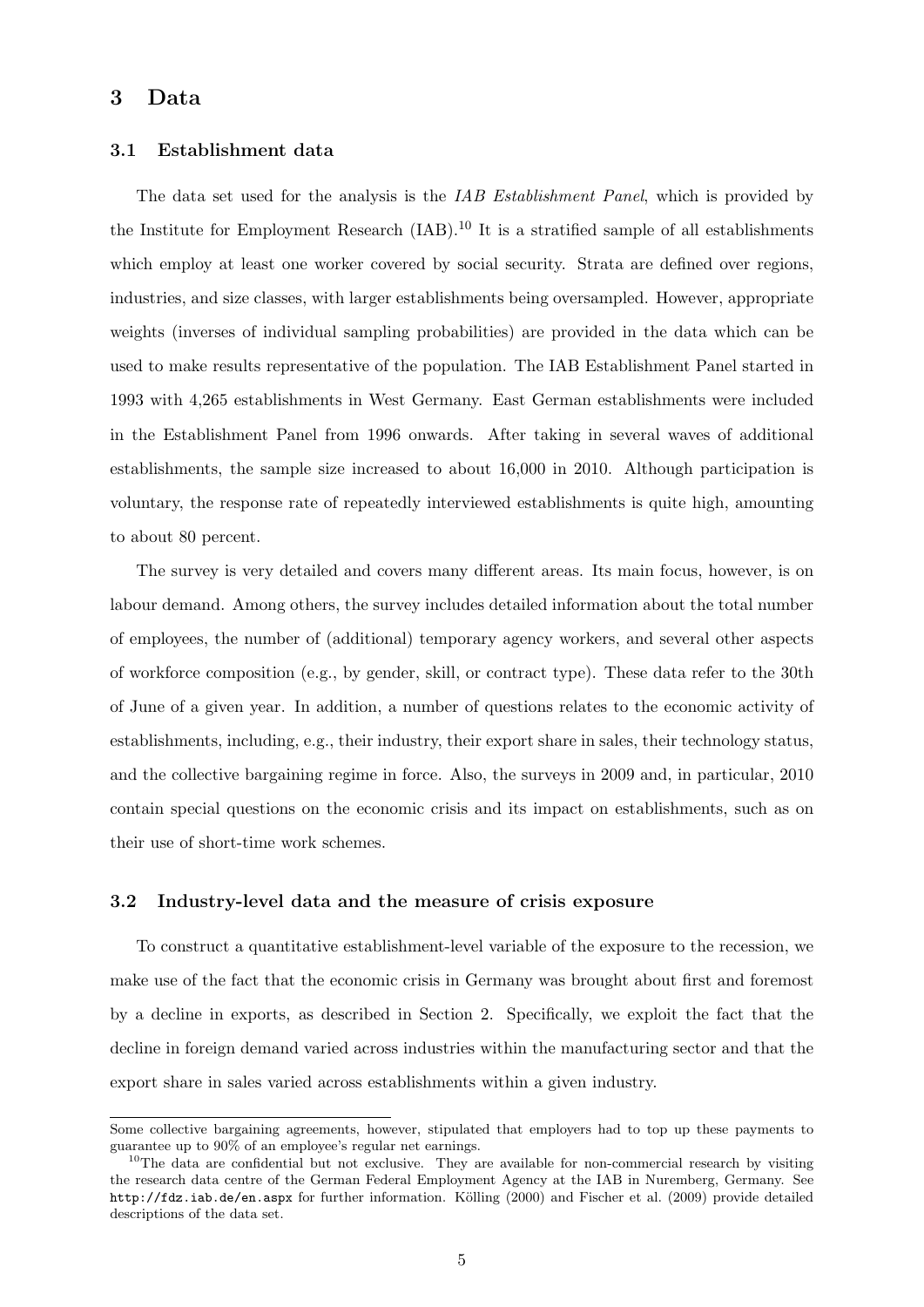We proceed in two steps. First, we make use of the *OECD STAN Bilateral Trade Database* by Industry and End-use Category<sup>[11](#page-8-0)</sup> to construct an industry-level measure of the (potential) drop in foreign demand which is exogenous to the German economy. For this purpose, we focus on the imports of Germany's main trading partners from countries other than Germany.<sup>[12](#page-8-1)</sup> We measure the change in foreign demand applying the following formula:

<span id="page-8-2"></span>
$$
\Delta Foreign Demand_j = \sum_{p=1}^{P} \frac{Express_{jD}^p}{\sum_{p=1}^{P} Exports_{jD}^p} \cdot \Delta Imports_{jp}^{ROW}, \qquad (1)
$$

where j denotes the two-digit industry (ISIC Rev.3) and p the partner country.  $\Delta F$  or eignDemand<sub>i</sub> is measured in % and refers to the change between 2007 and 2009 because the second half of 2008 was already affected by the collapse in trade. The changes in imports of Germany's partner countries from the rest of the world (ROW) are weighted according to their importance for Germany's exports. To rule out composition effects, these weights are fixed as of 2007. This strategy is very similar to the one employed by [Autor et al.](#page-24-12) [\(2013\)](#page-24-12) who instrument an US industry's exposure to import competition from China by China's exports to other high-income countries.

The measure specified in equation [\(1\)](#page-8-2) is a rather coarse measure of an individual establishment's exposure to the recession since not all establishments in an industry rely on exports and those that do, rely on exports to varying degrees. To measure the exposure of establishment  $i$  in industry *i* to a drop in foreign demand, we multiply the industry-level measure with the export share in sales of the establishment in 2007:

$$
Shock_i = \Delta Foreign Demand_{j(i)} \cdot Exportshare_i. \tag{2}
$$

This gives us the expected drop in sales of establishment *i* induced by the sharp decline in foreign demand. We code the variable in such a way that a more positive measure corresponds to a greater decline in foreign demand. Hence, the crisis exposure measure varies in two dimensions: (i) across industries according to the magnitude of the decline in foreign demand and (ii) within industries according to the varying importance of exports for the establishment's total sales.

<span id="page-8-1"></span><span id="page-8-0"></span><sup>&</sup>lt;sup>11</sup>For further information, see <http://stats.oecd.org/> and [Zhu et al.](#page-25-1) [\(2011\)](#page-25-1).

<sup>&</sup>lt;sup>12</sup>We focus on China, France, Italy, the Netherlands, the UK, and the US. In our base year 2007, the latter five countries were the largest destination markets for German exports. China was the 11th largest destination country in 2007 (the 4th largest in 2011) but also the most important destination in Asia and among the fastest growing destinations overall. In 2007, these six destinations accounted for about 40% of German exports.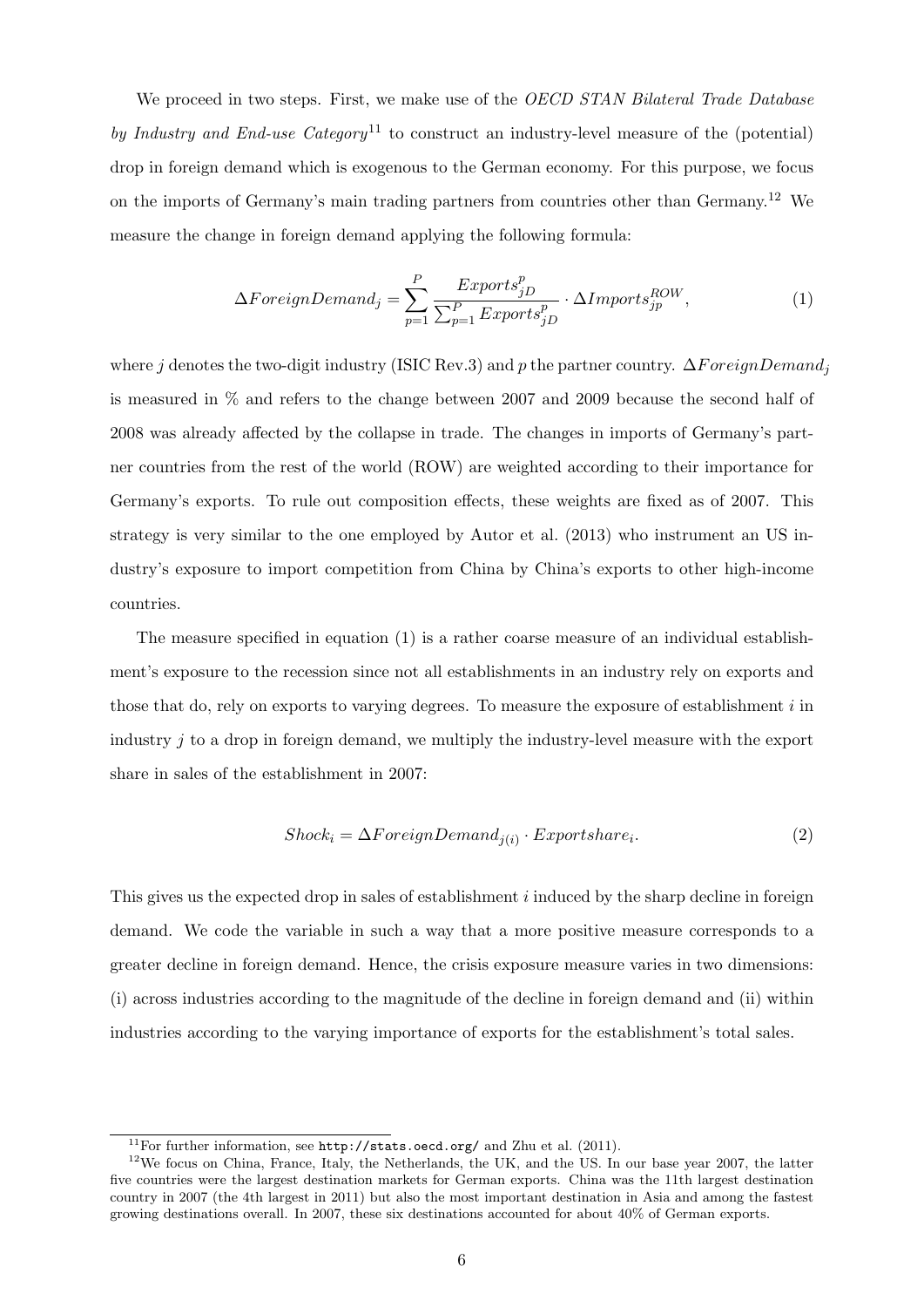### <span id="page-9-0"></span>4 Empirical strategy

To analyse if the pre-crisis use of temporary agency employment has helped German establishments to manage the 2008/09 economic and financial crisis, we relate outcomes in the main crisis period, 2009, and in the early recovery period, 2010, to the pre-crisis use of temporary agency employment:

<span id="page-9-3"></span>
$$
Y_{it} = \alpha_t + \beta_t TAW share_{i08} + \gamma_t Shock_i + X'_{i08} \delta_t + u_{it},\tag{3}
$$

where i denotes establishments and t the time period, i.e. either 2009 or 2010. TAW sharedenotes the share of temporary agency workers in the total workforce as of June 30, 2008, that is shortly before the beginning of the economic and financial crisis,  $Shock_i$  denotes the quantitative "crisis shock" measure, i.e. the expected establishment-level drop in sales induced by the decline in foreign demand as described in Section [3,](#page-7-0) and  $X_{i08}$  denotes a large set of pre-crisis control variables. The idea is to compare establishments with very similar pre-crisis characteristics that have been exposed to the same drop in demand during the crisis, but that relied on temporary agency employment to varying degrees. The coefficient of interest is hence  $\beta_t$ .

As outcome variables,  $Y_{it}$ , we consider:

- the percentage change in total employment (including temporary agency workers) between the pre-crisis period 2008 and the years 2009 and 2010, respectively;
- the percentage change in regular employment (which excludes temporary agency workers) between the pre-crisis period 2008 and the years 2009 and 2010, respectively;
- the use and the intensity of use of government-sponsored STW schemes in the years 2009 and 2010, respectively; for this purpose, we consider both an indicator variable of STW use and the share of workers covered by STW schemes in the regular workforce<sup>[13](#page-9-1)[14](#page-9-2)</sup>;
- business performance in the main crisis period 2009; for this purpose, we use indicator variables for reporting a financial profit or a financial loss, respectively, in 2009.

<span id="page-9-1"></span>In considering the use of short-time work as an outcome variable, our analysis differs from

<sup>&</sup>lt;sup>13</sup>The establishment does not have to apply for STW allowances on behalf of the total workforce, but can do so just for a certain fraction of workers affected by the shortfall in demand, e.g., some units of the establishment. In our sample, between 50% and 60% of regular workers were on average covered by STW schemes among STW using establishments.

<span id="page-9-2"></span> $14$ To be precise, as our STW intensity of use measure, we consider the ratio of workers covered by STW schemes in 2009 and 2010, respectively, to the total number of regular workers in 2008. This is because the denominator of this measure, the total number of regular workers, could also be affected by the recession if it was measured in 2009 or 2010.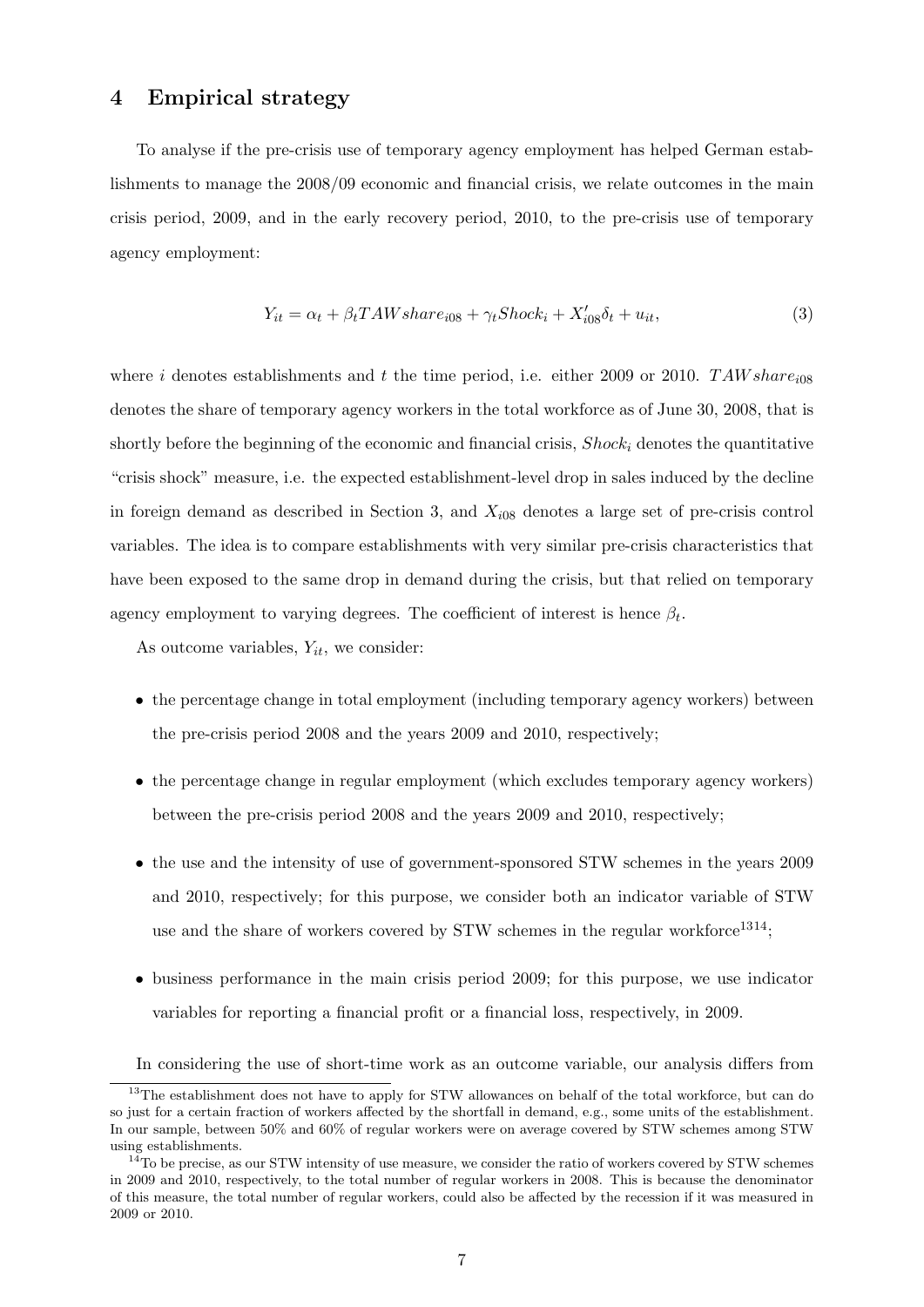related studies (e.g. [Bellmann et al., 2015;](#page-24-0) [Boeri and Bruecker, 2011\)](#page-24-2) that have focused on this variable as a conditioning factor for the overall employment response. In our framework, the pre-crisis TAW share is a predetermined variable, while STW use, which is measured in the (post-)crisis years 2009 and 2010, is fully endogenous and measures a reaction to the crisis. Also, STW supposes a reduction in regular employment, albeit in terms of working time as opposed to the number of employees.

We use a linear regression model for all the dependent variables except for the ratio of workers covered by STW schemes to the total number of regular workers, our STW intensity measure. Since the latter variable contains a large fraction of zeros, we use a Tobit regression for this outcome.[15](#page-10-0) We cluster standard errors at the industry level throughout the analysis to account for the likely serial correlation of error terms within industries.

For  $\beta_t$  to measure the causal impact of the use of temporary agency employment on subsequent employment and business performance outcomes, the use of temporary agency employment has to be exogenous with respect to these outcomes, conditional on the covariates. We consider the setting of the economic and financial crisis to be helpful in this respect. In normal times, establishments tend to choose all labour inputs jointly and to do so based on their (usually unobserved) business expectations. The sharp drop in demand in the period 2008/09, however, was certainly unanticipated and made previous plans obsolete. That is, no matter what led establishments to choose a certain level of temporary agency workers in mid 2008, they did not do so anticipating the bankruptcy of Lehman Brothers in September 2008 and the ensuing demand shortfall – which greatly exceeded normal business cycle fluctuations – and the associated need to adjust the total labour input. Thus, reverse causality or simultaneity bias should not be an issue. A second potential concern is omitted variable bias, i.e. whether the regression includes all relevant variables that determine both the use of temporary agency employment and the labour adjustment needs in the recession. In our analysis, we control for an extensive set of pre-crisis establishment characteristics: the log of total employment, detailed measures of workforce composition (the share of employees with working time accounts, the share of workers with fixed-term contracts, the share of part-time workers, the share of female workers, and the share of high-skilled workers), a dummy variable that equals one if the (self-reported) production technology of the plant is state of the art compared to that of other

<span id="page-10-0"></span><sup>&</sup>lt;sup>15</sup>[Papke and Wooldridge](#page-25-2) [\(1996\)](#page-25-2) have proposed fractional response models for dependent variables which are expressed as shares and hence bounded between 0 and 1. Note, however, that our STW intensity measure is not bounded from above, for two reasons. First, the number of workers covered by STW, the numerator, refers to the first half of the year, while the total number of regular workers, the denominator, refers to the date of reference, June 30. Second, we use the pre-crisis instead of the current-year number of regular workers as the denominator to prevent the latter from being contaminated by the crisis.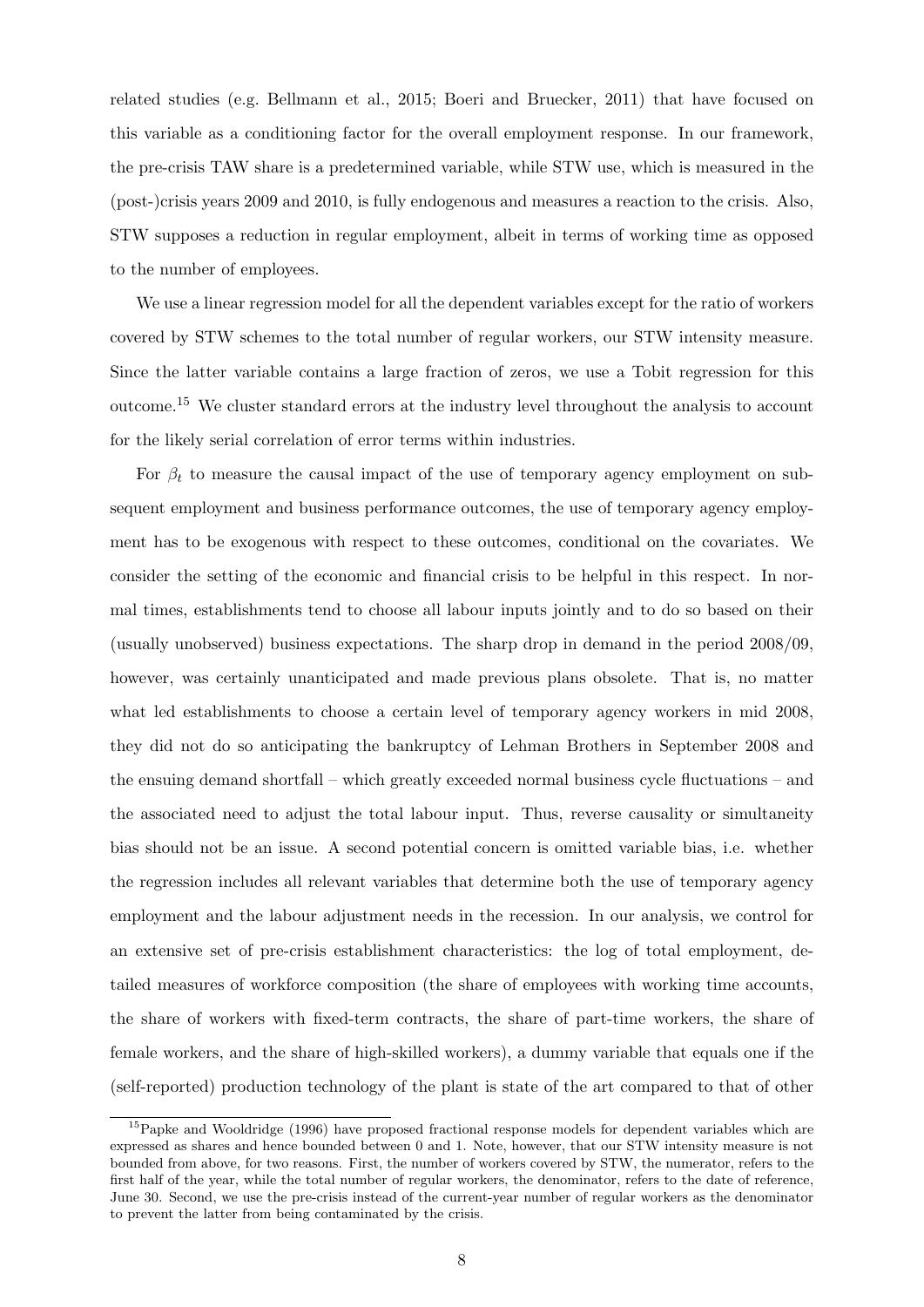establishments in the same industry, two dummy variables that equal one if the establishment follows an industry-level or firm-level collective bargaining agreement, respectively, a dummy variable for the existence of a works council, a dummy variable for not being part of a larger enterprise ("single establishments"), full sets of federal state and two-digit industry dummies, and in addition, the quantitative crisis shock measure. Nevertheless, there might still be other, unobserved characteristics that might cause a bias in the coefficient of the TAW share variable. We therefore address several potential threats to validity in our robustness section.

In the analysis, we focus on a balanced panel of establishments, which can be observed over the time period 2007 to 2010. This allows us to follow establishments during the main crisis period 2008 to 2009 and, in addition, for one year pre and post (the main) crisis.<sup>[16](#page-11-1)</sup> We also restrict the analysis to the manufacturing sector, for two reasons. First, it is the sector which, due to its reliance on exports, has been hit hardest by the economic crisis in Germany (apart from the financial sector). Second, temporary agency work is most heavily used in the manufacturing sector. After excluding establishments with missing values on any of the explanatory or outcome variables, our final estimation sample consists of 1,997 establishments. Sample summary statistics of the explanatory and the dependent variables are given in Table [A1.](#page-22-0) The sample mean of the pre-crisis share of temporary agency workers in the workforce, our main variable of interest, is 1.2%. If we decompose this mean value into its extensive and intensive margin, respectively, 11.7% of the establishments in our sample use temporary agency employment to some degree with a mean TAW share conditional on TAW usage of 10.4%.

#### <span id="page-11-0"></span>5 Results

Regression results for equation [\(3\)](#page-9-3) for our various employment and business performance outcome variables in the years 2009 and 2010 are reported in Table [1.](#page-13-0) Entries in the table are estimates of the coefficient of the pre-crisis share of temporary agency workers in the total workforce, our variable of interest.<sup>[17](#page-11-2)</sup>

In Panel I., regression results pertain to employment outcome variables in 2009, the main crisis period. It can be seen that a greater pre-crisis use of temporary agency work is associated

<span id="page-11-1"></span><sup>&</sup>lt;sup>16</sup>Focusing on a balanced sample naturally gives rise to concerns about sample selectivity, which might be particularly severe if, e.g., many establishments had to close in the recession. We analyse this possibility in our robustness checks.

<span id="page-11-2"></span> $17$ All the regressions reported in Table [1](#page-13-0) make use of sampling weights to ensure representativeness at the establishment level. We also ran regressions weighting establishments by size (total employment) in addition to these sampling weights. Results are reported in Table [A2](#page-23-0) in the Appendix. They are qualitatively and quantitatively very similar to the ones reported in Table [1,](#page-13-0) albeit with a few differences (in both directions) concerning statistical significance.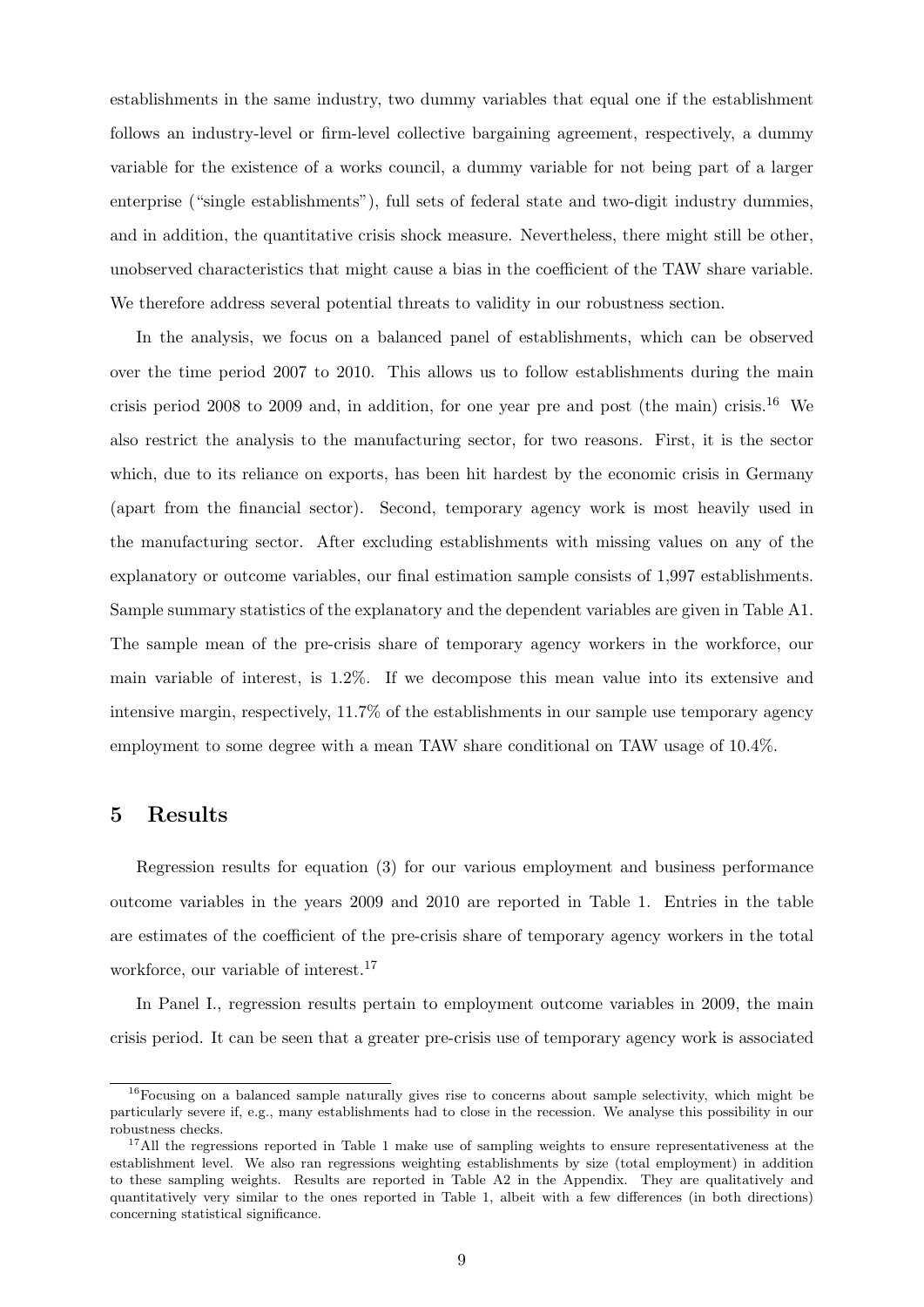with a larger decline in total employment between 2008 and 2009. This is not surprising as these establishments had the opportunity to adjust their labour input quickly and virtually at no cost by cutting down on the number of temporary agency workers. The more interesting question is whether establishments with a larger pre-crisis share of temporary agency workers, having this extra buffer, were better able to stabilize their regular employment in the main crisis period. This is not the case, as the coefficient in the third column of Panel I. reveals. While the estimated coefficient is positive, it is not statistically significant. However, the buffer function of temporary agency work seems to show up in another dimension: the use of governmentsponsored short-time work schemes. As the last two columns of Panel I. show, establishments with a greater pre-crisis share of temporary agency workers were significantly less likely to make use of short-time work schemes, and they also had a significantly lower share of workers covered by these schemes.

In terms of economic magnitude, a 10 percentage point higher pre-crisis share of temporary agency workers in the workforce – about the mean share among using establishments – is associated with a 6.4 percentage point larger decline in total employment, a 5.3 percentage point lower probability of using STW schemes, and an 1.2 percentage point lower share of workers covered by STW schemes. Compared to the sample means of these variables, these are sizeable magnitudes.[18](#page-12-0)

The picture looks quite similar overall when focusing on employment outcomes in 2010 (Panel II.). However, there is one notable exception. The positive correlation between the pre-crisis share of temporary agency workers and the change in regular employment between 2008 and 2010 turns weakly statistically significant. Furthermore, the negative association with the probability of making use of short-time work schemes and the share of workers covered by these schemes becomes quantitatively more important.

Thus, the indication of a stabilizing function of temporary agency work is stronger over the medium term, which is consistent with the observation that employment in the manufacturing sector responded with a certain time lag to the decline in demand (cf. Fig. [1\)](#page-5-0). One potential explanation that is consistent with this finding is that establishments which did not have, or only had to a lesser extent, the option to cut down on temporary agency employment first absorbed the shock by means of internal flexibility measures, such as a reduction in overtime and the use of working-time accounts; but once these measures have been exhausted, and with demand still recovering rather slowly, they started to increasingly rely on government-sponsored short-time

<span id="page-12-0"></span><sup>18</sup>The sample means are a 1.8% drop in total employment, a 1.4% drop in regular employment, a 14% probability of using STW schemes, and a 7.4% share of workers covered by STW schemes, cf. Table [A1.](#page-22-0)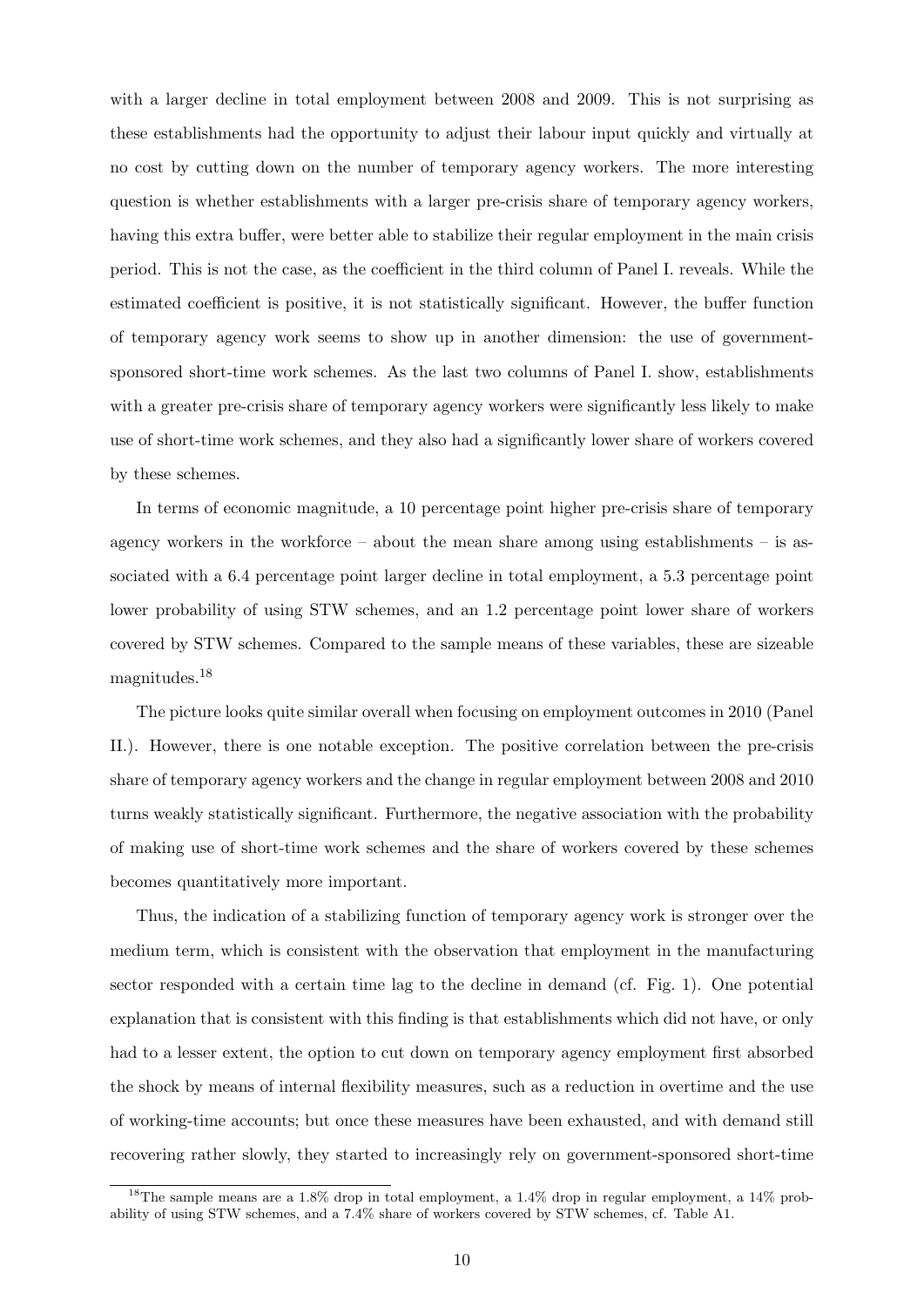| I. 2009 empl. outcomes   | $\Delta$ Tot. empl. $(\%)$ | $\Delta$ Reg. empl. $(\%)$ | STW(0/1)                 | STW int. $(\%)$          |
|--------------------------|----------------------------|----------------------------|--------------------------|--------------------------|
| TAW share $(\%)$         | $-0.6442***$<br>(0.1568)   | 0.1448<br>(0.1422)         | $-0.0053***$<br>(0.0017) | $-0.1185***$<br>(0.0397) |
| II. 2010 empl. outcomes  | $\Delta$ Tot. empl. $(\%)$ | $\Delta$ Reg. empl. $(\%)$ | STW(0/1)                 | STW int. $(\%)$          |
| TAW share $(\%)$         | $-0.4461***$<br>(0.0858)   | $0.3904*$<br>(0.1873)      | $-0.0063**$<br>(0.0025)  | $-0.2001***$<br>(0.0705) |
| III. 2009 perf. outcomes | Profit $(0/1)$             | Loss $(0/1)$               |                          |                          |
| TAW share $(\%)$         | $-0.0001$<br>(0.0055)      | $-0.0056***$<br>(0.0013)   |                          |                          |

<span id="page-13-0"></span>Table 1: Temporary agency employment and (post-)crisis outcomes: regression results

Note: <sup>∗</sup> p<0.10, ∗∗ p<0.05, ∗∗∗ p<0.01

Each cell contains the estimated coefficient/marginal effect of the TAW share variable (pre-crisis percentage share of temporary agency workers in the total workforce) obtained from a different regression. The respective outcome variables are given in the top row of each panel.  $\Delta Tot$ . (Reg.) empl.: percentage change in total (regular) employment between 2008 and the stated year;  $STW$  $(0/1)$ : indicator whether the establishment has used government-sponsored short-time work schemes in the stated year;  $STW$  int.: percentage share of workers under short-time work schemes in the total workforce in the stated year; Profit/Loss: indicators whether the establishment has reported a positive/ negative financial result in 2009. All regressions are estimated by OLS except for the one on the STW intensity, which has been estimated by a Tobit regression (here, marginal effects on the censored conditional mean are reported). Standard errors (given in parentheses) are clustered at the industry level. Further controls: foreign demand shock; log total employment; share of employees with working time accounts; share of workers with fixed-term contracts; share of part-time workers; share of female workers; share of high-skilled workers; dummy for state-of-the-art technology; dummies for the existence of an industry-level/firm-level collective bargaining agreement; dummy for not being part of a larger enterprise; dummy for the existence of a works council; full sets of federal state and two-digit industry dummies. Regessions make use of sampling weights to ensure representativeness at the establishment level. The number of observations is 1,997 (1,933 in the business performance regressions due to missing values).

work or even on reducing regular employment. Overall, these results suggest that establishments chose different ways of adjusting their labour input during the crisis. In particular, the reduction of temporary agency work seems to have served as a substitute for short-time work schemes.

An interesting follow-up question is whether these alternative ways of adjusting the labour input had a differential impact on the establishments' bottom line. Panel III. of Table [1](#page-13-0) shows the association between the pre-crisis share of temporary agency workers and the probability of reporting a financial profit and a financial loss, respectively, in the main crisis period 2009.[19](#page-13-1) While the pre-crisis TAW share is not significantly related to the probability of reporting a financial profit, it is associated with a significantly lower probability of reporting a financial loss. A 10 percentage point higher pre-crisis share of temporary agency workers in the workforce

<span id="page-13-1"></span><sup>&</sup>lt;sup>19</sup>The omitted category is a break-even result.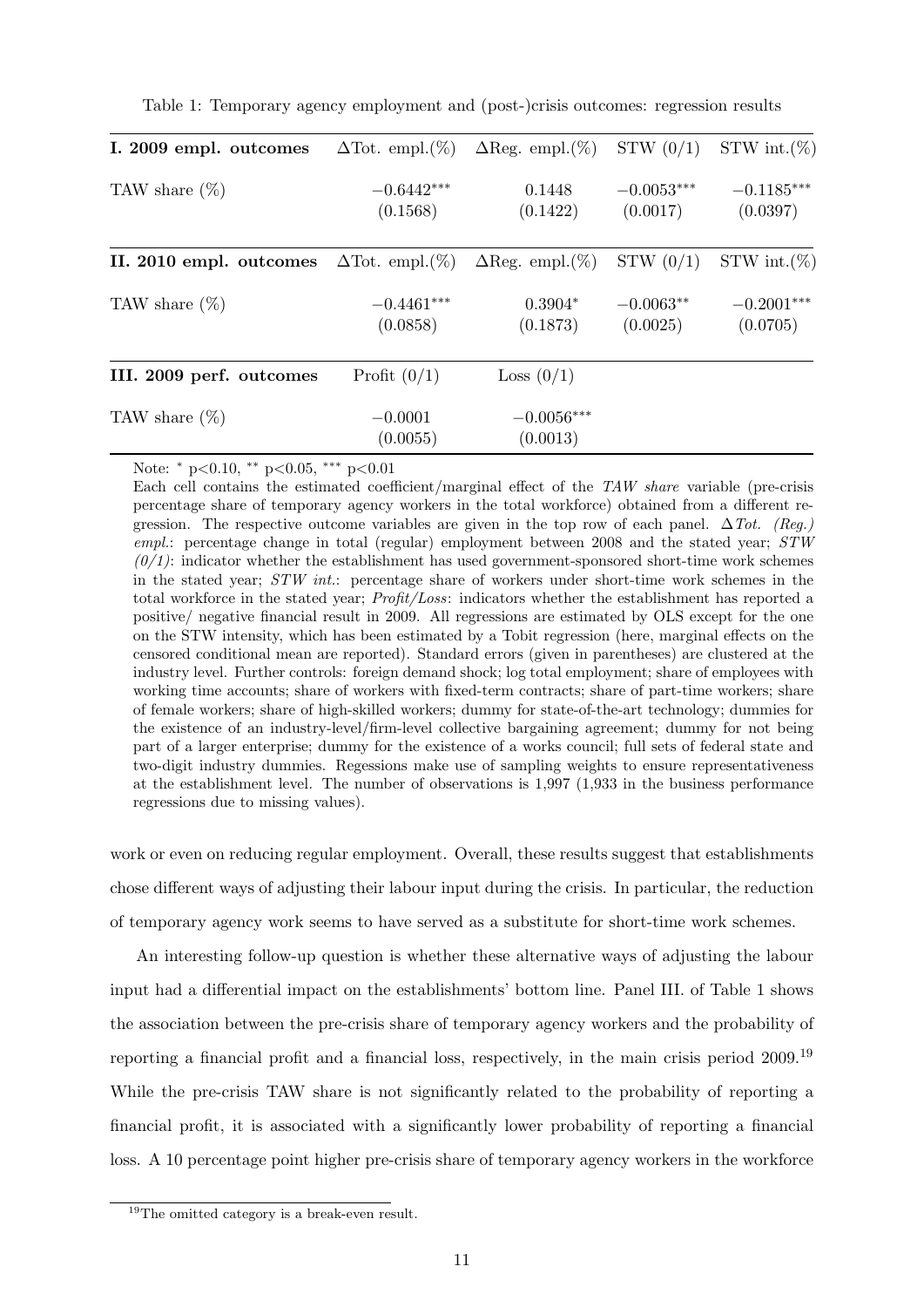is associated with a 5.6 percentage point lower loss probability, which corresponds to about one third of the mean loss probability in the sample (15.7%). This noteworthy relationship between the pre-crisis TAW share and the establishment's financial result in the main crisis year might well be linked to the other results shown before. That is, establishments which could absorb the shock via the reduction of temporary agency work had to rely less on short-time work schemes. While these schemes are heavily subsidized by the Federal Employment Agency, non-negligible "residual costs" still have to be borne by the employer (cf. Section [2\)](#page-4-0). Arguably, these costs are higher than the ones arising from a reduction of the number of temporary agency workers, which could explain the differential impact on establishment profitability. However, one should keep in mind that this is only a short-term impact in the main crisis period. Preserving employment via short-time work schemes could well be a profitable strategy in the longer run.

|                          | 2009        |                 |              | 2010            |  |
|--------------------------|-------------|-----------------|--------------|-----------------|--|
|                          | STW(0/1)    | STW int. $(\%)$ | STW(0/1)     | STW int. $(\%)$ |  |
|                          |             |                 |              |                 |  |
| Shock                    | $0.0144***$ | $2.3919***$     | $0.0155***$  | $2.2650***$     |  |
|                          | (0.0034)    | (0.7105)        | (0.0045)     | (0.8719)        |  |
| TAW share $(\%)$         | $-0.0039*$  | $-1.1499*$      | $-0.0046$    | $-1.1675*$      |  |
|                          | (0.0020)    | (0.6937)        | (0.0027)     | (0.7021)        |  |
| Shock $\times$ TAW share | $-0.0009$   | $-0.2440$       | $-0.0011***$ | $-0.2421***$    |  |
|                          | (0.0006)    | (0.1487)        | (0.0003)     | (0.0785)        |  |

<span id="page-14-0"></span>Table 2: Temporary agency employment and the use of short-time work: interactions with the foreign demand shock

Note: <sup>∗</sup> p<0.10, ∗∗ p<0.05, ∗∗∗ p<0.01

See notes below Table [1.](#page-13-0)

Next, we analyse whether the relationship between the pre-crisis TAW share and the different outcome variables depends on the size of the shock. If an establishment is only very mildly or not at all hit by a demand shock, we would not expect temporary agency work to have a stabilizing effect on the regular workforce. A larger TAW share, however, might be more helpful for establishments that were severely hit by the crisis. To explore this possibility, we augment equation [\(3\)](#page-9-3) by an additional interaction term between the TAW share variable and our quantitative shock measure. Regression results are reported in Table [2,](#page-14-0) where we restrict attention to the outcome variables relating to the use and intensity of use of short-time work in the years [20](#page-14-1)09 and  $2010^{2021}$  $2010^{2021}$  $2010^{2021}$  The results for the two years are very similar, although the ones

<span id="page-14-1"></span> $^{20}$ We have done the same exercise for the other outcome variables. While the overall picture is similar, these results are not statistically significant.

<span id="page-14-2"></span> $^{21}$ Note that in Table [2,](#page-14-0) we display the estimated coefficients obtained from the Tobit regression for the STW intensity measure. Thus, their magnitude should not be compared directly to the results of the baseline spe-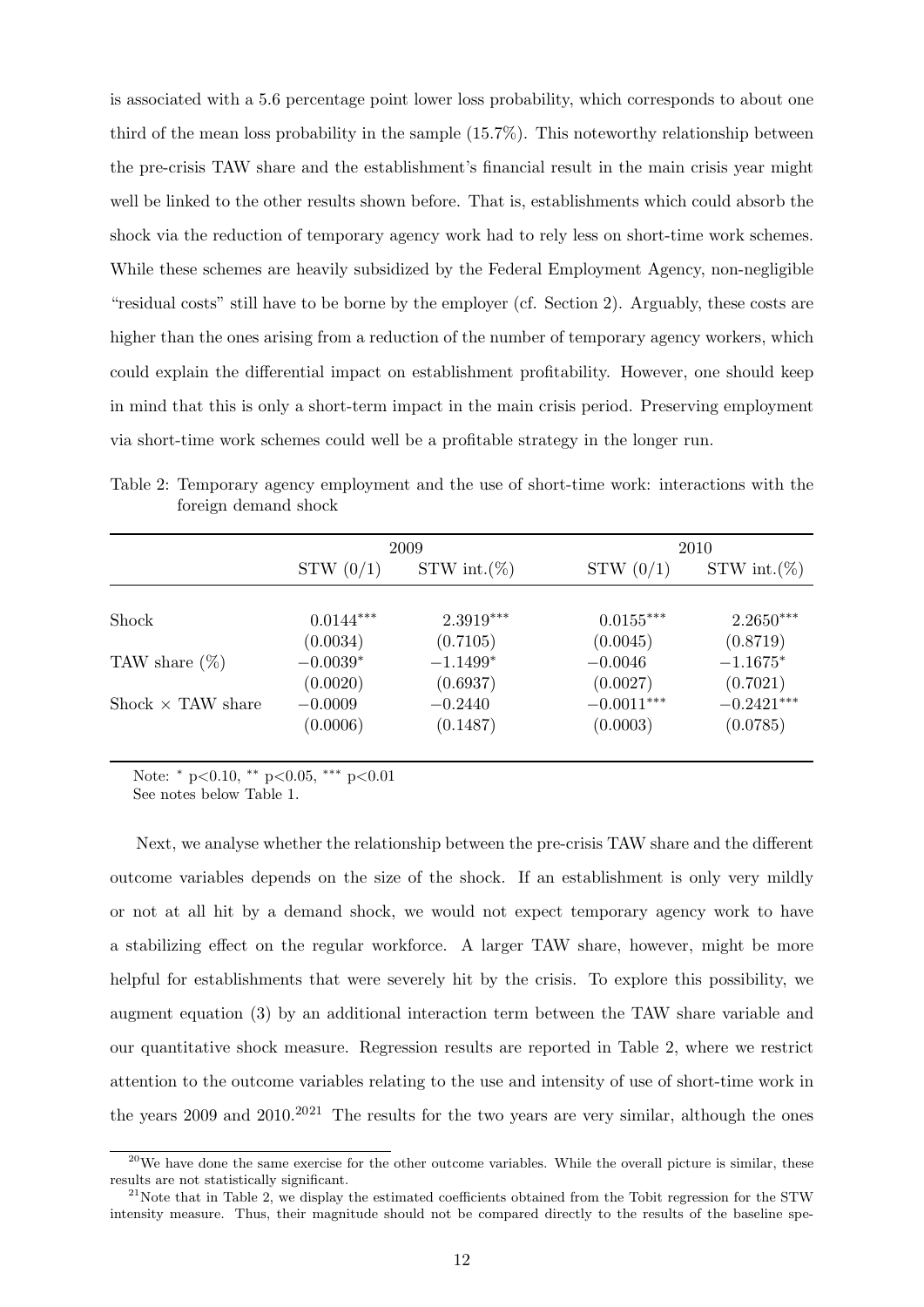<span id="page-15-0"></span>Figure 2: Temporary agency employment and the use of short-time work in 2010 – variation by the strength of the foreign demand shock



Note: The figure depicts the marginal effect of the pre-crisis share of temporary agency workers on the use of of short-time work in 2010 (solid line) and the associated 90-percent confidence interval (dashed lines), obtained from the regressions shown in Table [2.](#page-14-0)

for 2010 obtain higher levels of statistical significance. It can be seen that the shock measure (main effect) is positively correlated with both the use and the intensity of use of short-time work, while the pre-crisis TAW share (main effect), as before, correlates negatively with these outcome variables. Moreover, this negative association between the pre-crisis TAW share and the use as well as the intensity of use of short-time work in 2010 is indeed more pronounced the larger the shock is, as the negative interaction term reveals. To ease interpretation, we display the marginal effect of the pre-crisis TAW share on the use of short-time work in the early recovery year 2010 in relation to the size of the foreign demand shock experienced by establishments (cf. Fig [2\)](#page-15-0). While the marginal effect of the pre-crisis TAW share on both the probability of use and the intensity of use of short-time work in 2010 is not significantly different from zero for establishments that were not affected by the foreign demand shock ( $shock= 0$ ), a 10 percentage point higher pre-crisis share of temporary agency workers in the workforce is associated with a statistically significant and large decline of 21.4 percentage points (probability of use) and 10.4 percentage points (intensity of use), respectively, if the foreign demand shock amounts to  $15\%$ .<sup>[22](#page-15-1)</sup>

cification in Table [1,](#page-13-0) which displays marginal effects on the censored conditional mean. We report comparable marginal effects, which now depend on the size of the foreign demand shock, in Figure [2](#page-15-0) below.

<span id="page-15-1"></span> $^{22}$ A value of 15% corresponds to the 99th sample percentile of the foreign demand shock measure. The mean is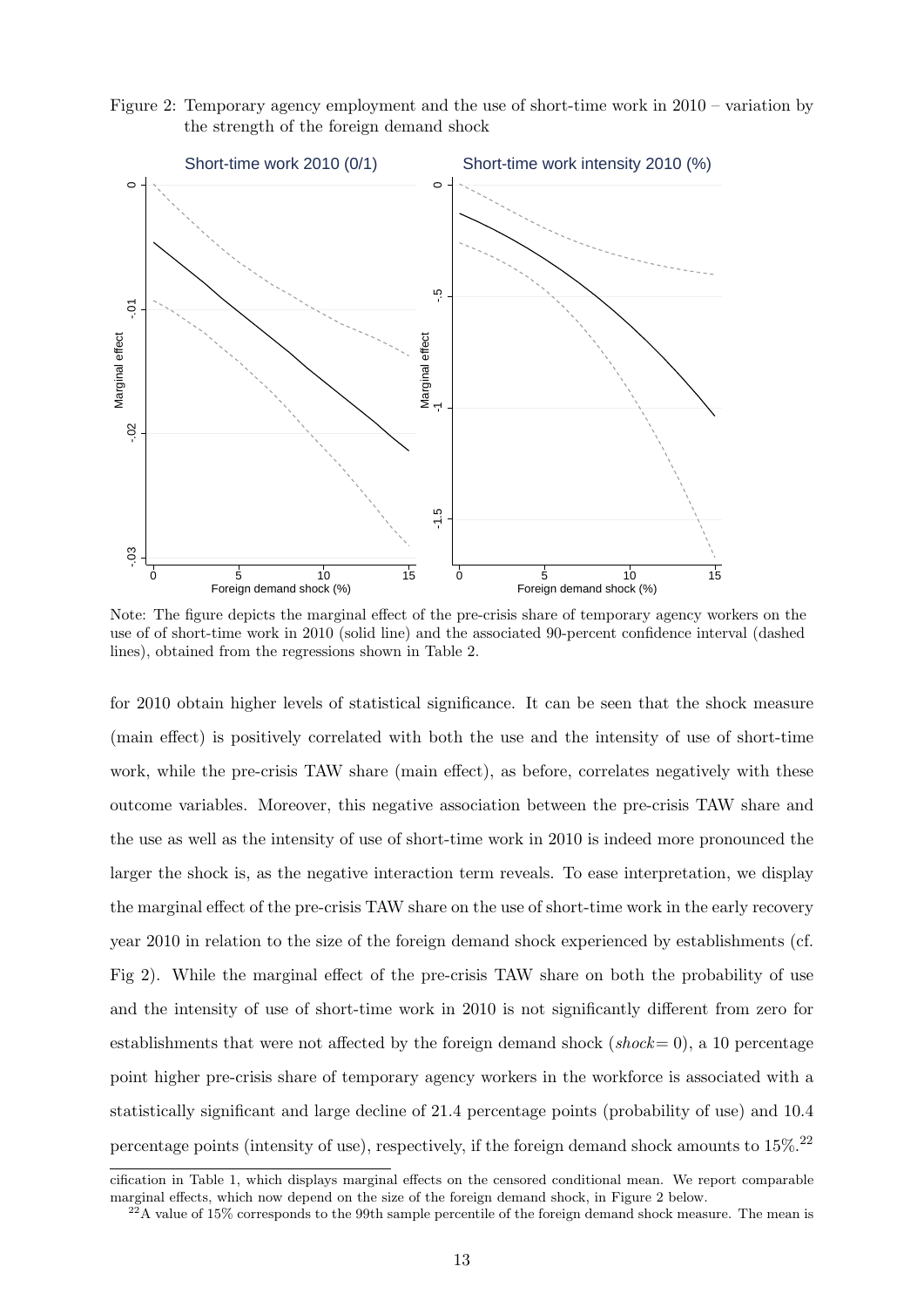#### <span id="page-16-0"></span>6 Robustness checks

In the previous section, we have established various correlations between the pre-crisis share of temporary agency workers and employment as well as business performance outcomes in the years 2009 and 2010. The question is whether these are causal relationships. We have argued that, due to the large and unanticipated drop in demand induced by the economic and financial crisis, reverse causality or simultaneity bias should not be an issue in this setting. Furthermore, due the large set of control variables, we account for many potential confounding factors that matter for both the use of temporary agency employment and crisis-related outcomes. Still, potential threats to validity remain, and we aim to address them in this section.

We proceed as follows. First, we provide some supporting evidence for the conjecture that (i) the crisis was unanticipated and (ii) the pre-crisis share of temporary agency workers was unrelated to future employment growth expectations. Second, we address the potential concern that, despite the extensive set of control variables, we might still have compared establishments to each other that are not completely comparable, giving rise to a potential omitted variable bias. Third, since our focus on a balanced sample of establishments could lead to a sample selection bias, we provide some supporting evidence that the pre-crisis TAW share is not related to selective panel drop-out.

#### 6.1 Pre-crisis expectations

To analyse whether establishments might have anticipated the crisis, we again use the regression equation [\(3\)](#page-9-3), but now focus on pre-crisis (medium-term) employment expectations as the dependent variable. In particular, we consider two dummy variables indicating whether in the pre-crisis year 2007, establishments were expecting employment five years from then to be higher or lower, respectively.<sup>[23](#page-16-1)</sup> Results are given in Table [3](#page-17-0) where we focus on the coefficients of the TAW share and the quantitative shock variable, and they are indeed noteworthy.

First, the coefficient of the quantitative shock variable is positive and significant in the "increasing employment expectations" regression, suggesting that the establishments that arguably could be expected to suffer most from the drop in foreign demand during the crisis were actually

just over 1%, which is due to the fact that this measure is 0 by construction for all non-exporting establishments, i.e. about 77% (weighted) of all establishments.

<span id="page-16-1"></span> $^{23}$ Specifically, we make use of a survey question in the 2007 survey which asked respondents whether they expected employment five years from then to be (a) considerably higher ( $> 10\%$ ), (b) slightly higher ( $\leq 10\%$ ), (c) about equal, (d) slightly lower ( $\leq 10\%$ ), or (e) considerably lower ( $> 10\%$ ). For the two dummy variables, we pool categories (a) and (b) as well as (d) and (e), respectively. We focus on the 2007 as opposed to the 2008 expectations since the latter were likely already affected by the beginning economic crisis, given that surveys take place in the fall of each year.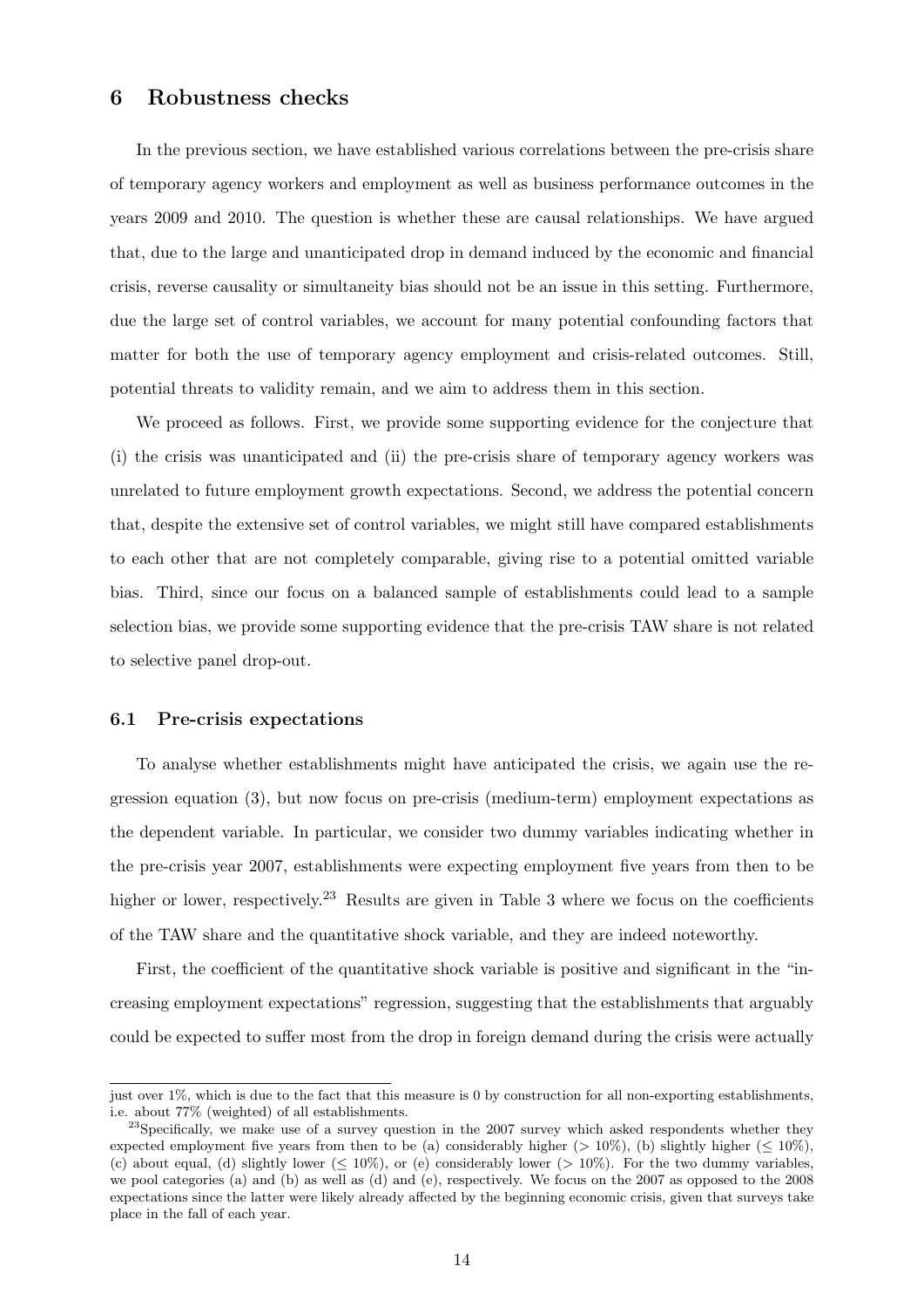|                  |             | Exp. increase in empl <sub>-0712</sub> (0/1) Exp. decrease in empl <sub>-0712</sub> (0/1) |
|------------------|-------------|-------------------------------------------------------------------------------------------|
| Shock            | $0.0176***$ | $-0.0013$                                                                                 |
|                  | (0.0054)    | (0.0034)                                                                                  |
| TAW share $(\%)$ | 0.0064      | $-0.0012$                                                                                 |
|                  | (0.0054)    | (0.0013)                                                                                  |
| Observations     | 1,477       | 1,477                                                                                     |

<span id="page-17-0"></span>Table 3: Temporary agency employment and pre-crisis employment expectations

Note: <sup>∗</sup> p<0.10, ∗∗ p<0.05, ∗∗∗ p<0.01 See notes below Table [1.](#page-13-0)

the most optimistic before the crisis. This finding can be explained by the fact that exportoriented establishments were doing very well before the crisis. Most importantly, however, this finding lends further support to the notion that the drop in demand was not anticipated. Second, conditional on the vast set of control variables, the 2008 TAW share was not related to the precrisis medium-term employment expectations, which mitigates concerns that the former might be correlated with superior unobservable growth prospects.

#### 6.2 Sample composition and omitted variable bias

Despite our extensive set of control variables, it is possible that we still compare establishments to each other that are not completely comparable. To address such concerns about a potential omitted variable bias, we modified our baseline analysis in various ways. In this section, we present and discuss the results of these robustness checks.

As a first robustness check, we restrict the sample to exporting establishments. Since the drop in foreign demand was the primary source of the economic crisis in Germany, exporters are the establishments that should have been particularly affected. Also, the quantitative shock variable, which is based on the establishment-level export share in total sales as well as the industry-level decline in foreign demand, is arguably more adequate for this group of establishments.

Another concern might be that those establishments that make use of temporary agency work and those that do not are just establishments of different kinds. The volatility of demand faced by these establishments might be different, and the same may hold true for their (personnel) management. Therefore, as a second robustness check, we restrict the sample to TAW using establishments only. This way we only exploit variation in the intensity of use among (the arguably more homogeneous group of) TAW users.

Finally, as a third robustness check, we add lagged total employment growth – that is, the employment growth rate in the pre-crisis period 2007 to 2008 to the list of explanatory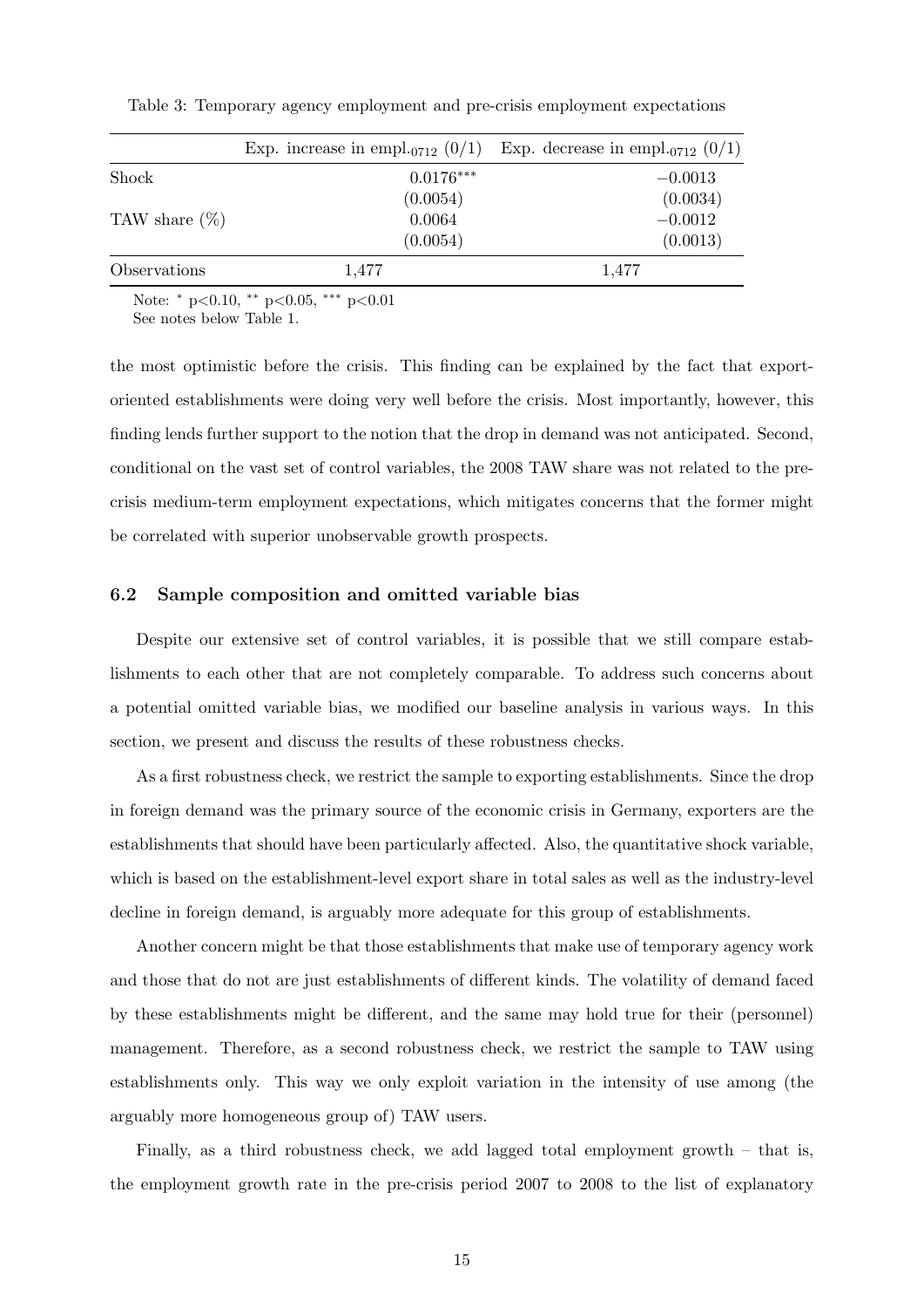<span id="page-18-0"></span>

|                               | <b>Baseline</b> | Only<br>exporters | Only<br>TAW users | Lagged<br>empl. growth |
|-------------------------------|-----------------|-------------------|-------------------|------------------------|
| I. 2009 empl. outcomes        |                 |                   |                   |                        |
| $\Delta$ Tot. empl. $(\%)$    | $-0.6442***$    | $-0.5097***$      | $-0.5153***$      | $-0.4675**$            |
|                               | (0.1568)        | (0.1096)          | (0.1055)          | (0.1735)               |
| $\Delta$ Reg. empl. $(\%)$    | 0.1448          | 0.1997            | $0.1562*$         | 0.3055                 |
|                               | (0.1422)        | (0.1656)          | (0.0857)          | (0.1938)               |
| STW(0/1)                      | $-0.0053***$    | $-0.0070***$      | $-0.0106***$      | $-0.0049***$           |
|                               | (0.0017)        | (0.0022)          | (0.0024)          | (0.0017)               |
| STW int. $(\%)$               | $-0.1185***$    | $-0.5322***$      | $-0.6916***$      | $-0.1158***$           |
|                               | (0.0397)        | (0.1942)          | (0.1551)          | (0.0386)               |
| II. 2010 empl. outcomes       |                 |                   |                   |                        |
| $\Delta$ Tot. empl. $(\%)$    | $-0.4461***$    | $-0.5359***$      | $-0.4934***$      | $-0.3281***$           |
|                               | (0.0858)        | (0.1821)          | (0.1033)          | (0.0953)               |
| $\Delta$ Reg. empl. $(\%)$    | $0.3904*$       | 0.5197            | $0.5583*$         | $0.5033**$             |
|                               | (0.1873)        | (0.3632)          | (0.2988)          | (0.1769)               |
| STW(0/1)                      | $-0.0063**$     | $-0.0077***$      | $-0.0113***$      | $-0.0074***$           |
|                               | (0.0025)        | (0.0021)          | (0.0026)          | (0.0024)               |
| STW int. $(\%)$               | $-0.2001***$    | $-0.5298***$      | $-0.5862***$      | $-0.2410***$           |
|                               | (0.0705)        | (0.0926)          | (0.1193)          | (0.0679)               |
| <b>III.</b> Business outcomes |                 |                   |                   |                        |
| Profit $(0/1)$                | $-0.0001$       | $0.0063***$       | 0.0019            | $-0.0016$              |
|                               | (0.0055)        | (0.0021)          | (0.0040)          | (0.0057)               |
| Loss $(0/1)$                  | $-0.0056***$    | $-0.0059***$      | $-0.0062***$      | $-0.0038**$            |
|                               | (0.0013)        | (0.0018)          | (0.0018)          | (0.0014)               |
| Observations                  | $1,997^a$       | $960^a$           | $669^a$           | $1,997^a$              |

Table 4: Temporary agency employment and (post-)crisis outcomes: robustness checks

Note: \* p<0.10, \*\* p<0.05, \*\*\* p<0.01

<sup>a</sup> Due to missing values, the number of observations in the business outcomes regressions drops to 1,933 (baseline and lagged employment growth), 919 (only exporters), and 641 (only TAW users), respectively. Each cell contains the estimated coefficient/ marginal effect of the TAW share variable (pre-crisis percentage share of temporary agency workers in the total workforce) obtained from a different regression. The respective outcome variables are given in the left column while the respective specification/sample restriction is given in the top row. Baseline: redisplays the estimation results of the baseline specification (cf. Table [1\)](#page-13-0); Only exporters: restricts the sample to exporting establishments; Only TAW users: restricts the sample to temporary agency work using establishments; Lagged empl. growth: includes lagged total employment growth  $(\Delta_{0708}Tot.$  empl.) as additional explanatory variable. See notes below Table [1](#page-13-0) for further information.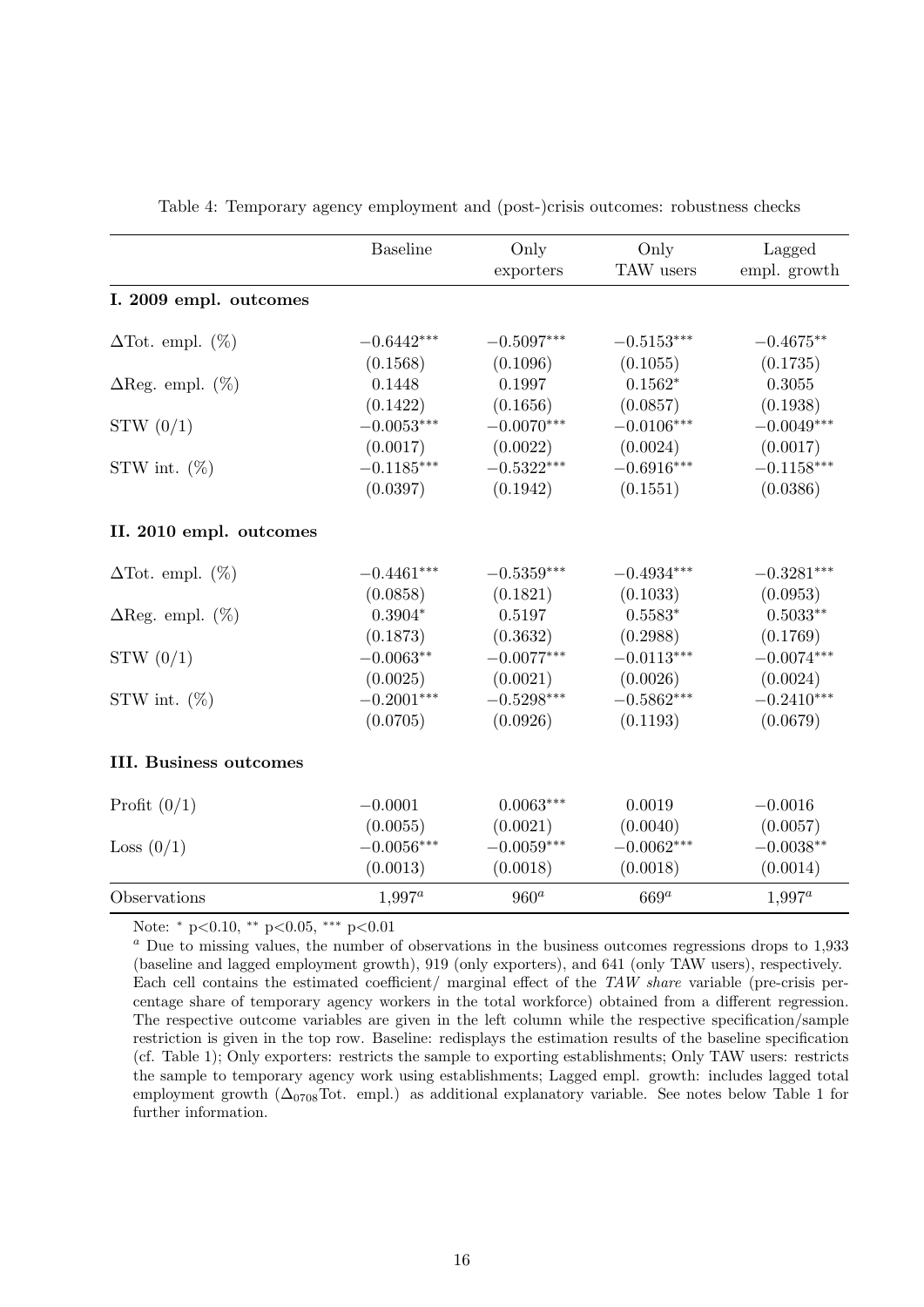variables. This is to account for the possibility that establishments with a higher pre-crisis share of temporary agency workers might have been just on a differential growth path. If there are permanent differences between establishments that use, respectively do not use TAW, then these differences should also be visible in, and hence be captured by, this lagged variable.

For all the robustness checks and all outcome variables considered in the analysis, estimation results pertaining to the variable of interest, the pre-crisis share of temporary agency workers, are given in Table [4.](#page-18-0) For comparison, the baseline results are re-displayed in the second column. As can be seen, the results remain remarkably stable.<sup>[24](#page-19-0)</sup> If at all, the estimated coefficients tend to be larger in absolute terms if the samples are restricted to exporters or TAW using establishments, i.e. made more homogeneous. However, one should keep in mind that the sample means of the outcome variables are in general also larger in absolute terms for these restricted samples, such that, measured relative to the sample mean, effect magnitudes are again similar to the baseline analysis.

#### 6.3 Sample selection

Another concern might be that our focus on a balanced sample, which aims at making results for different time horizons comparable to each other, might lead to a selected sample. We therefore analysed also whether the pre-crisis share of temporary agency workers in the total workforce is related to the probability of leaving the panel, where we consider both general panel attrition (for whatever reason) and explicit plant exit as dependent variables (cf. Table [5\)](#page-19-1).

|                     | Attrition $(0/1)$  | Closure $(0/1)$       |
|---------------------|--------------------|-----------------------|
| TAW share $(\%)$    | 0.0004<br>(0.0027) | $-0.0019$<br>(0.0011) |
| <i>Observations</i> | 3.279              | 2,505                 |

<span id="page-19-1"></span>Table 5: Temporary agency employment and panel attrition/establishment exit

Note: <sup>∗</sup> p<0.10, ∗∗ p<0.05, ∗∗∗ p<0.01

See notes below Table [1.](#page-13-0)

In both of these regressions, however, the coefficient of the TAW share variable is close to zero and not statistically significant, suggesting that our coefficient of interest should not be

<span id="page-19-0"></span> $24$ In fact, only in very few cases do coefficients that have been significant turn insignificant and vice versa, and if they do, they only do so in one out of three robustness checks. Specifically, the positive association between the pre-crisis TAW share and the change in regular employment between 2008 and 2009 becomes weakly statistically significant if the sample is restricted to TAW users. In contrast, the positive association between the pre-crisis TAW share and the change in regular employment between 2008 and 2010 becomes insignificant if the sample is restricted to exporters. Finally, again for the sample of exporters, the pre-crisis TAW share is not only negatively related to the probability of reporting a financial loss in 2009, but also positively related to the probability of reporting a financial profit.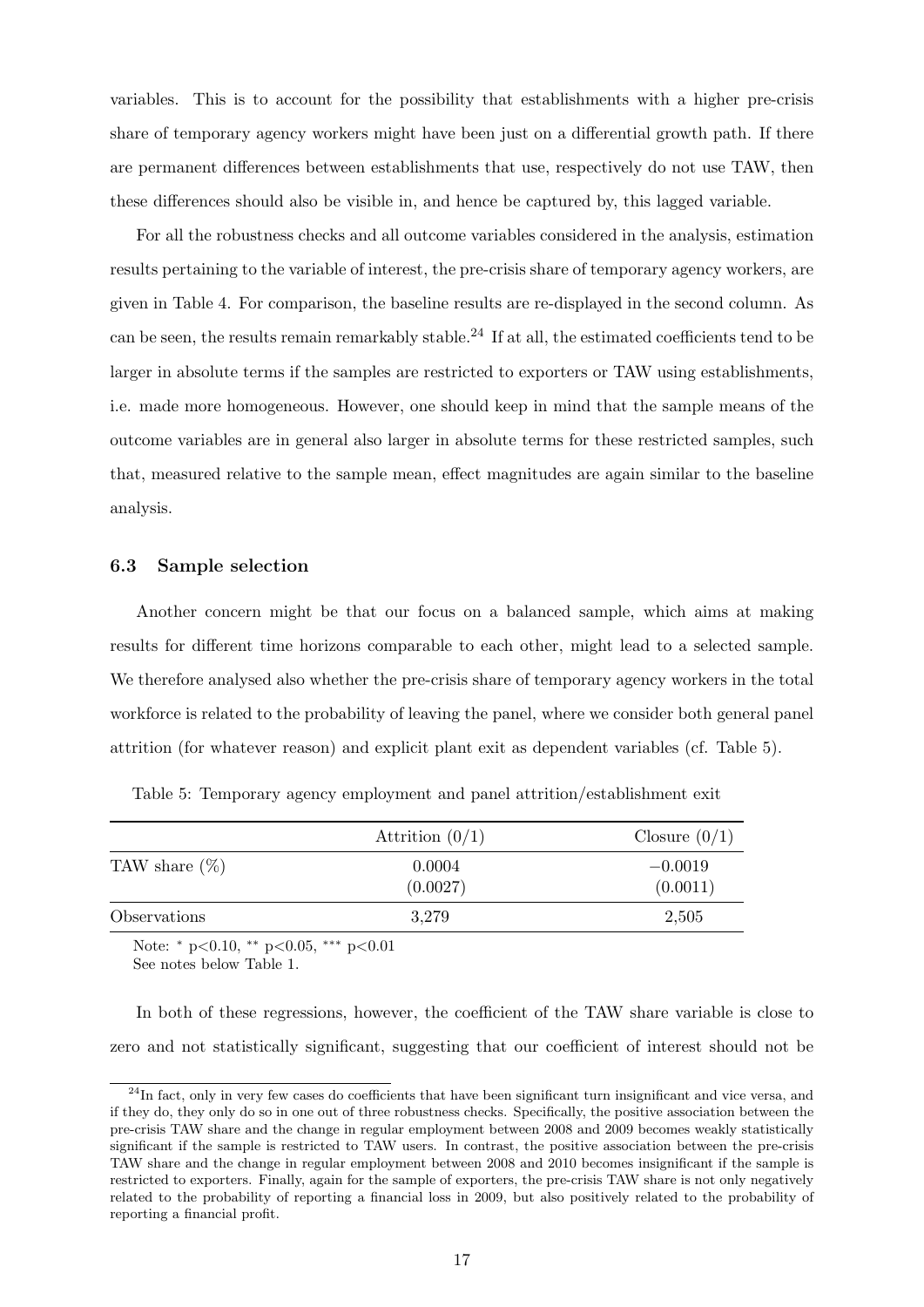affected by sample selectivity.

#### <span id="page-20-0"></span>7 Summary and conclusion

Using rich German establishment data, this paper has analysed the effect of temporary agency work on using establishments' regular workforce stability, use of short-time work, and business performance in response to the large and unanticipated drop in demand induced by the 2008/09 Great Recession.

Our results have shown that establishments with a greater pre-crisis use of TAW were indeed better able to stabilize regular employment. While the association between the pre-crisis TAW share and the number of regular workers is only marginally significant, and only over the medium term, the use of TAW has been strongly negatively related to the use of government-sponsored short-time work schemes during the crisis. Thus, temporary agency work mainly led to a stabilization of regular workers' working time (and income) and seems to have substituted for other employment adjustment mechanisms. In addition, establishments with a greater pre-crisis use of TAW were less likely to report a financial loss in the main crisis year 2009, suggesting that cutting down on the number of temporary agency workers has been a less costly adjustment mechanism than its alternatives, at least in the short run.

The following conclusions can be drawn from our analysis. First, temporary agency work does indeed exert a buffer function. Second, temporary agency work played an important role as an employment adjustment mechanism during the Great Recession in Germany. Hence, analyses of the German labour market miracle that only focus on the widely discussed shorttime work schemes and working time accounts portray an incomplete picture of the actual adjustment patterns. Finally, on a more general note, this paper has also highlighted that firms/establishments adjust their labour input in response to a demand shock in numerous ways other than via the number of regular workers. Hence, studies analysing the cyclicality of labour demand at the firm level (e.g., [Fort et al., 2013\)](#page-24-13) or the job and worker turnover patterns in response to exchange rate (or other globalization) shocks (e.g., [Klein et al., 2003;](#page-24-14) [Moser et al.,](#page-24-15) [2010\)](#page-24-15) most likely underestimate the strength of the employment adjustment if they only focus on the number of regular workers.

It is important to note that our results do not allow us to draw conclusions regarding the welfare effects of temporary agency work. For this purpose, benefits accruing to regular workers and using establishments would have to be weighed against the costs borne by the dismissed temporary agency workers. Also, while our results lend some support to the notion that, from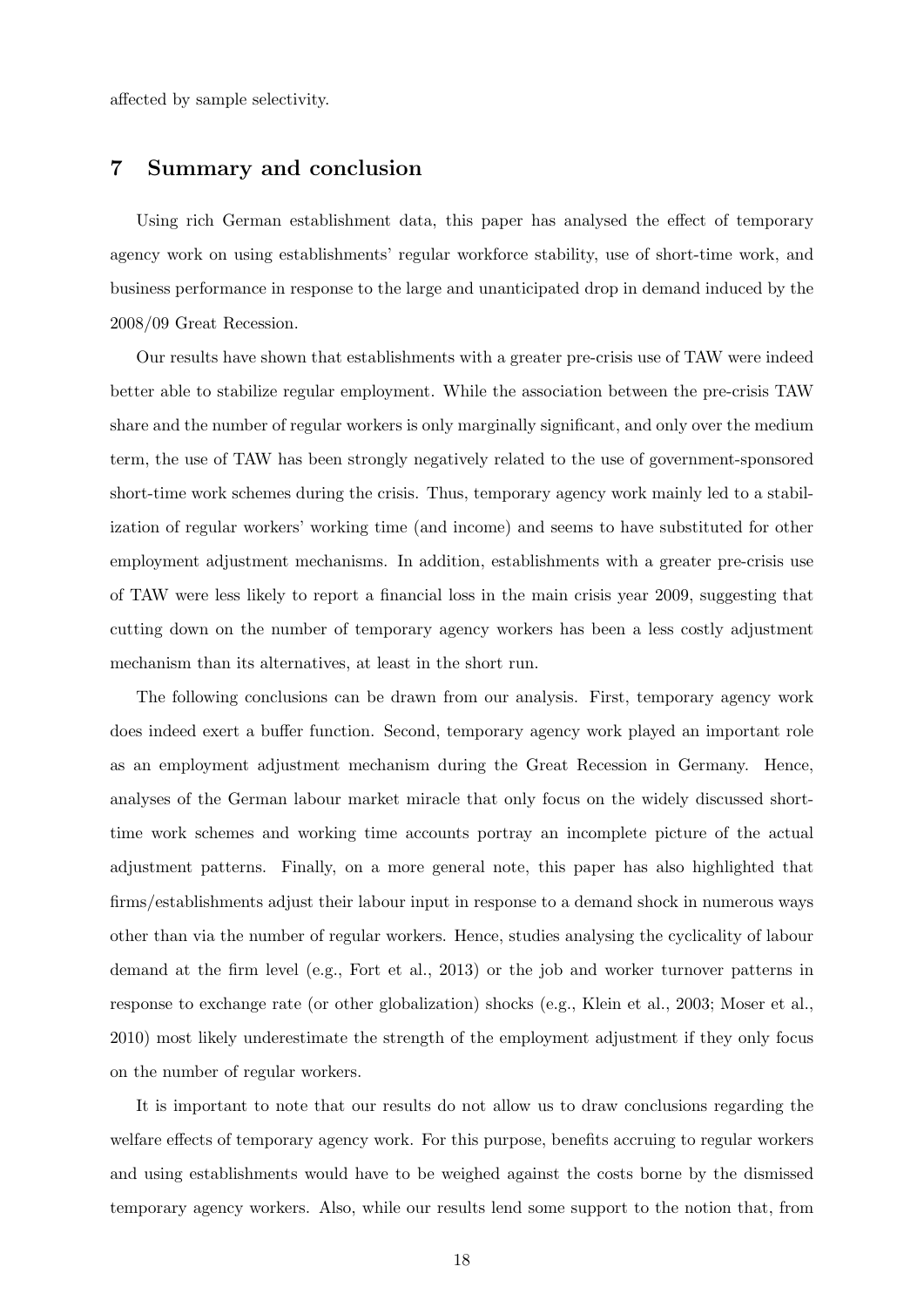an establishment's perspective, cutting down on the number of temporary agency workers has been a more profitable (or less costly) adjustment mechanism than its alternatives in the short run, it is less clear whether this also holds true for the medium to long run. Analysing how the use of alternative employment adjustment channels during the Great Recession is related to more long-term establishment outcomes is, in our view, a promising avenue for future research.

#### Acknowledgements

The paper has benefited from valuable comments by participants of the 2013 Flex Work Research Conference in Amsterdam, the 3rd Interdisciplinary Forum on Temporary Agency Work in Nuremberg, the 16th Workshop "Internationale Wirtschaftsbeziehungen" in Goettingen, the 16th Annual Conference of the European Trade Study Group in Munich and seminars at the University of Tuebingen, the University of Frankfurt (Oder), and RWI. Simeon Vosen kindly assisted us in seasonally adjusting the temporary agency employment time series. The authors further thank the staff at the research data centre of the IAB for their hospitality and help with the data. The usual disclaimer applies.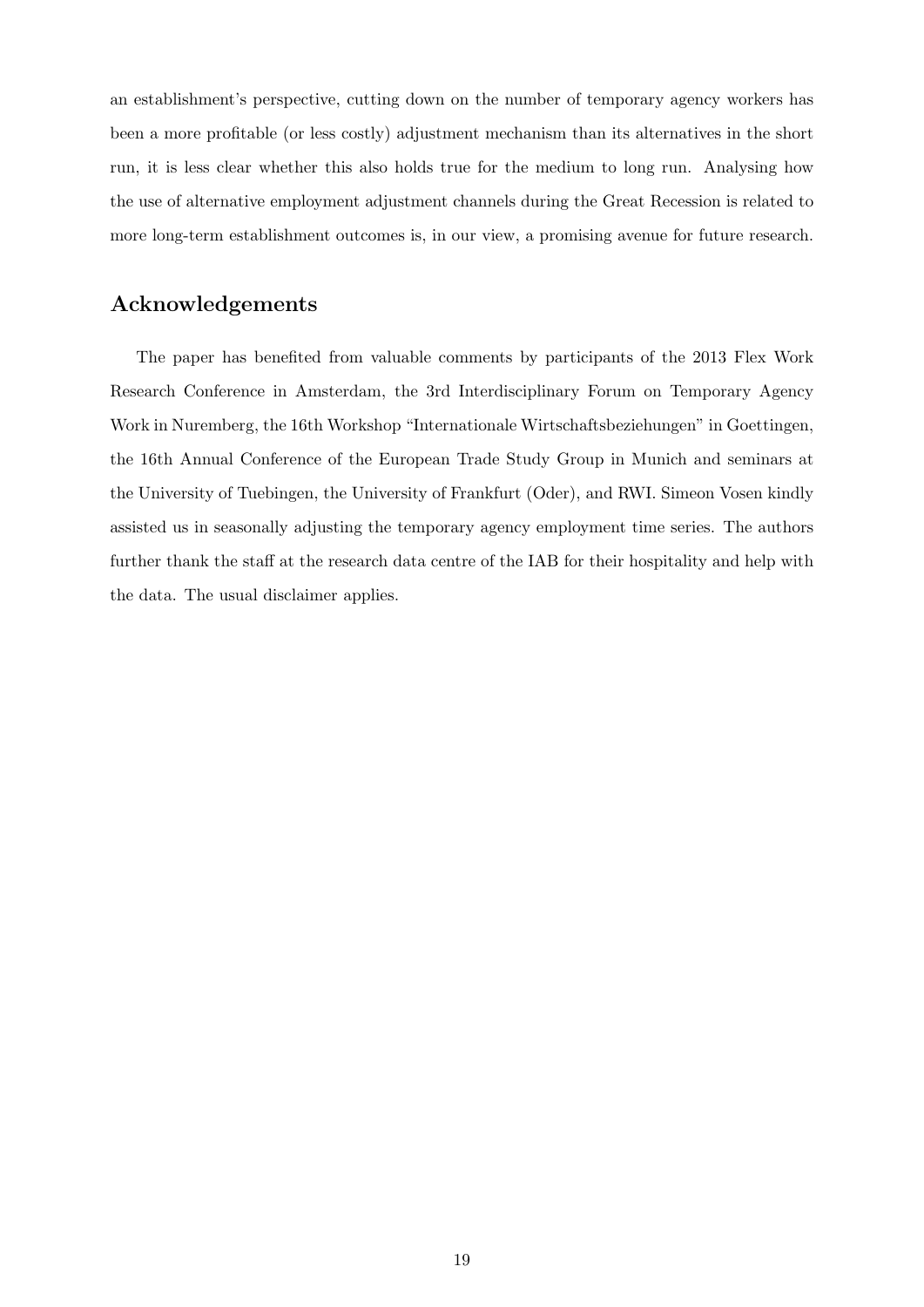# Appendix

<span id="page-22-0"></span>

|                                                   | Mean     | Std. Dev. |
|---------------------------------------------------|----------|-----------|
| Outcome variables                                 |          |           |
| $\Delta_{0809}$ Reg. empl. (%)                    | $-1.413$ | 23.090    |
| $\Delta_{0809}$ Tot. empl. $(\%)$                 | $-1.830$ | 23.914    |
| Short-time work 2009 $(0/1)$                      | 0.140    | 0.347     |
| Short-time work intensity 2009 $(\%)$             | 7.393    | 20.204    |
| $\Delta_{0810}$ Reg. Empl. (%)                    | $-1.255$ | 28.671    |
| $\Delta_{0810}$ Tot. Empl. $(\%)$                 | $-1.432$ | 29.445    |
| Short-time work 2010 $(0/1)$                      | 0.171    | 0.377     |
| Short-time work intensity 2010 $(\%)$             | 8.229    | 20.399    |
| Profit $(0/1)^a$                                  | 0.620    | 0.486     |
| Loss 2009 $(0/1)^a$                               | 0.157    | 0.363     |
| <b>Explanatory variables</b>                      |          |           |
| Foreign demand shock $(\%)$                       | 1.047    | 3.038     |
| TAW share 2008 $(\%)$                             | 1.222    | 4.558     |
| WTA share $(\%)$                                  | 28.867   | 42.478    |
| Share of workers with fixed-term contracts $(\%)$ | 1.987    | 5.797     |
| Share of female workers $(\%)$                    | 32.897   | 25.399    |
| Share of part-time workers $(\%)$                 | 19.687   | 20.247    |
| Share of skilled workers $(\%)$                   | 62.810   | 23.246    |
| In total employment                               | 2.260    | 1.237     |
| Collective agreement at industry level $(0/1)$    | 0.329    | 0.470     |
| Collective agreement at firm level $(0/1)$        | 0.033    | 0.179     |
| State-of-the art production technology $(0/1)$    | 0.158    | 0.365     |
| Single-plant firm $(0/1)$                         | 0.906    | 0.293     |
| Works council $(0/1)$                             | 0.097    | 0.296     |
| Observations                                      | 1,997    |           |

Table A1: Summary statistics

<sup>a</sup> Due to missing values, the number of observations is 1,933 for the variables Profit and Loss.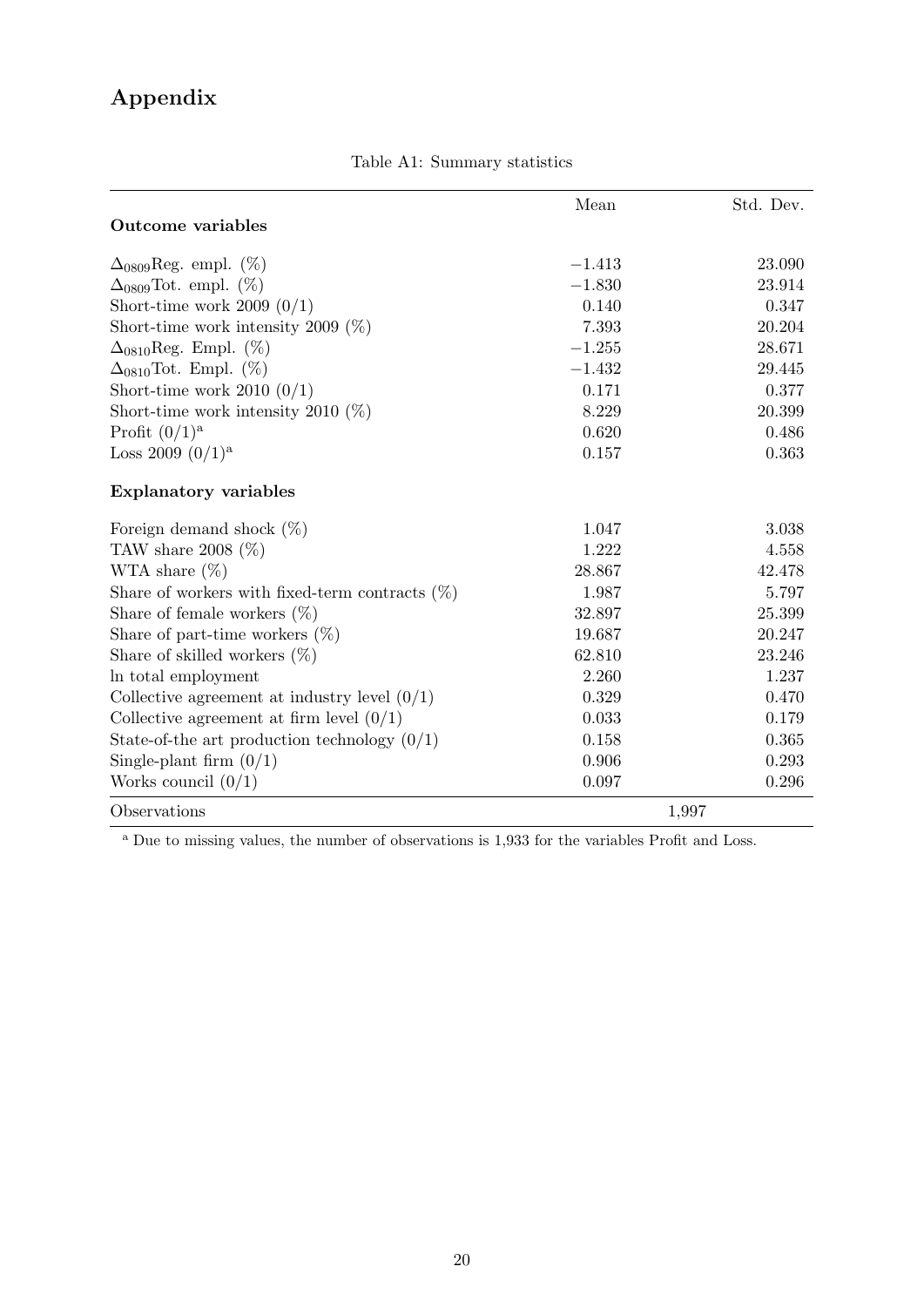| I. 2009 empl. outcomes   | $\Delta$ Tot. empl. $(\%)$ | $\Delta$ Reg. empl. $(\%)$ | STW(0/1)                | STW int. $(\%)$         |
|--------------------------|----------------------------|----------------------------|-------------------------|-------------------------|
| TAW share $(\%)$         | $-0.5179***$<br>(0.0735)   | 0.0586<br>(0.0922)         | $-0.0054$<br>(0.0031)   | $-0.3889*$<br>(0.2133)  |
| II. 2010 empl. outcomes  | $\Delta$ Tot. empl. $(\%)$ | $\Delta$ Reg. empl. $(\%)$ | STW(0/1)                | $STW$ int. $(\%)$       |
| TAW share $(\%)$         | $-0.4972***$<br>(0.0882)   | 0.2079<br>(0.2308)         | $-0.0062**$<br>(0.0027) | $-0.2844**$<br>(0.1420) |
| III. 2009 perf. outcomes | Profit $(0/1)$             | Loss $(0/1)$               |                         |                         |
| TAW share $(\%)$         | $0.0038*$<br>(0.0020)      | $-0.0042*$<br>(0.0024)     |                         |                         |

<span id="page-23-0"></span>Table A2: Temporary agency employment and (post-)crisis outcomes: size-weighted regression results

Note: <sup>∗</sup> p<0.10, ∗∗ p<0.05, ∗∗∗ p<0.01

Observations are weighted by establishment total employment  $\times$  sampling weight. See notes below Table [1](#page-13-0) for further information.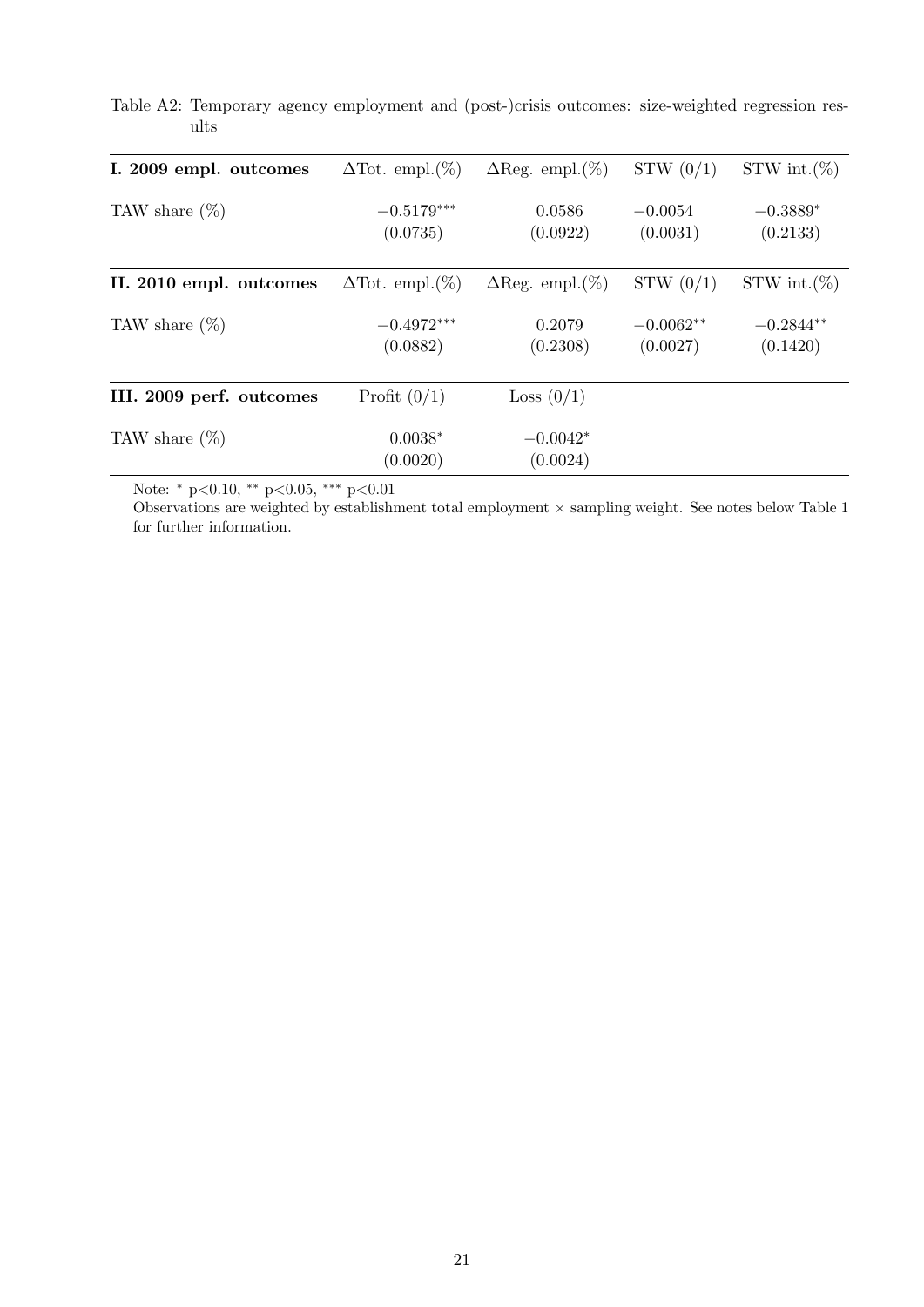#### References

- <span id="page-24-12"></span>Autor, D. H., D. Dorn, and G. H. Hanson (2013). The China Syndrome: Local Labor Market Effects of Import Competition in the United States. American Economic Review  $103(6)$ , 2121–2168.
- <span id="page-24-8"></span>Bach, H.-U. and E. Spitznagel (2009). Betriebe zahlen mit – und haben was davon. IAB Kurzbericht 17/2009.
- <span id="page-24-0"></span>Bellmann, L., H.-D. Gerner, and R. Upward (2015). The response of German establishments to the 2008–2009 economic crisis. In P. Commendatore, S. Kayam, and I. Kubin (Eds.), Complexity and geographical economics. Topics and tools, Volume 19 of Dynamic Modeling and Econometrics in Economics and Finance, pp. 165–207. Heidelberg: Springer.
- <span id="page-24-2"></span>Boeri, T. and H. Bruecker (2011). Short-time work benefits revisited: some lessons from the great recession. Economic Policy 26 (68), 697–765.
- <span id="page-24-3"></span>Bohachova, O., B. Boockmann, and C. M. Buch (2011). Labor demand during the crisis: What happened in Germany? IZA Discussion Paper No. 6074.
- <span id="page-24-1"></span>Burda, M. C. and J. Hunt (2011). What explains the German labor market miracle in the great recession? Brookings Papers on Economic Activity Spring, 273–319.
- <span id="page-24-11"></span>Fischer, G., F. Janik, D. Müller, and A. Schmucker (2009). The IAB Establishment Panel – things users should know. Schmollers Jahrbuch (Journal of Applied Social Science Stud*ies*)  $129(1)$ , 133–148.
- <span id="page-24-13"></span>Fort, T. C., J. Haltiwanger, R. S. Jarmin, and J. Miranda (2013). How firms respond to business cycles: The role of firm age and firm size. IMF Economic Review 61, 520–559.
- <span id="page-24-7"></span>Hirsch, B. (2016). Dual labour markets at work: The impact of employers' use of temporary agency work on regular workers' job stability. Industrial and Labor Relations Review forthcoming.
- <span id="page-24-14"></span>Klein, M. W., S. Schuh, and R. K. Triest (2003). Job creation, job destruction, and the real exchange rate. Journal of International Economics 59(2), 239–265.
- <span id="page-24-10"></span>Kölling, A. (2000). The IAB-Establishment Panel. Schmollers Jahrbuch (Journal of Applied Social Science Studies) 120(2), 291-300.
- <span id="page-24-4"></span>Möller, J.  $(2010)$ . The German labor market response in the world recession – de-mystifying a miracle. Zeitschrift für ArbeitsmarktForschung (Journal for Labour Market Research)  $\frac{1}{2}(4)$ , 325–336.
- <span id="page-24-9"></span>Müller, S. (2014). Die Anpassung des betrieblichen Leiharbeitseinsatzes vor und während der Wirtschaftskrise der Jahre 2008 und 2009. Industrielle Beziehungen – Zeitschrift für Arbeit, Organisation und Management 21 (1), 15–35.
- <span id="page-24-15"></span>Moser, C., D. M. Urban, and B. Weder di Mauro (2010). International competitiveness, job creation and job destruction – An establishment-level study of German job flows. Journal of International Economics  $80(2)$ , 302-317.
- <span id="page-24-5"></span>OECD (2009). OECD Employment Outlook 2009 – Tackling the Jobs Crisis. Paris: OECD Publishing.
- <span id="page-24-6"></span>OECD (2010). OECD Employment Outlook 2010 – Moving beyond the Jobs Crisis. Paris: OECD Publishing.